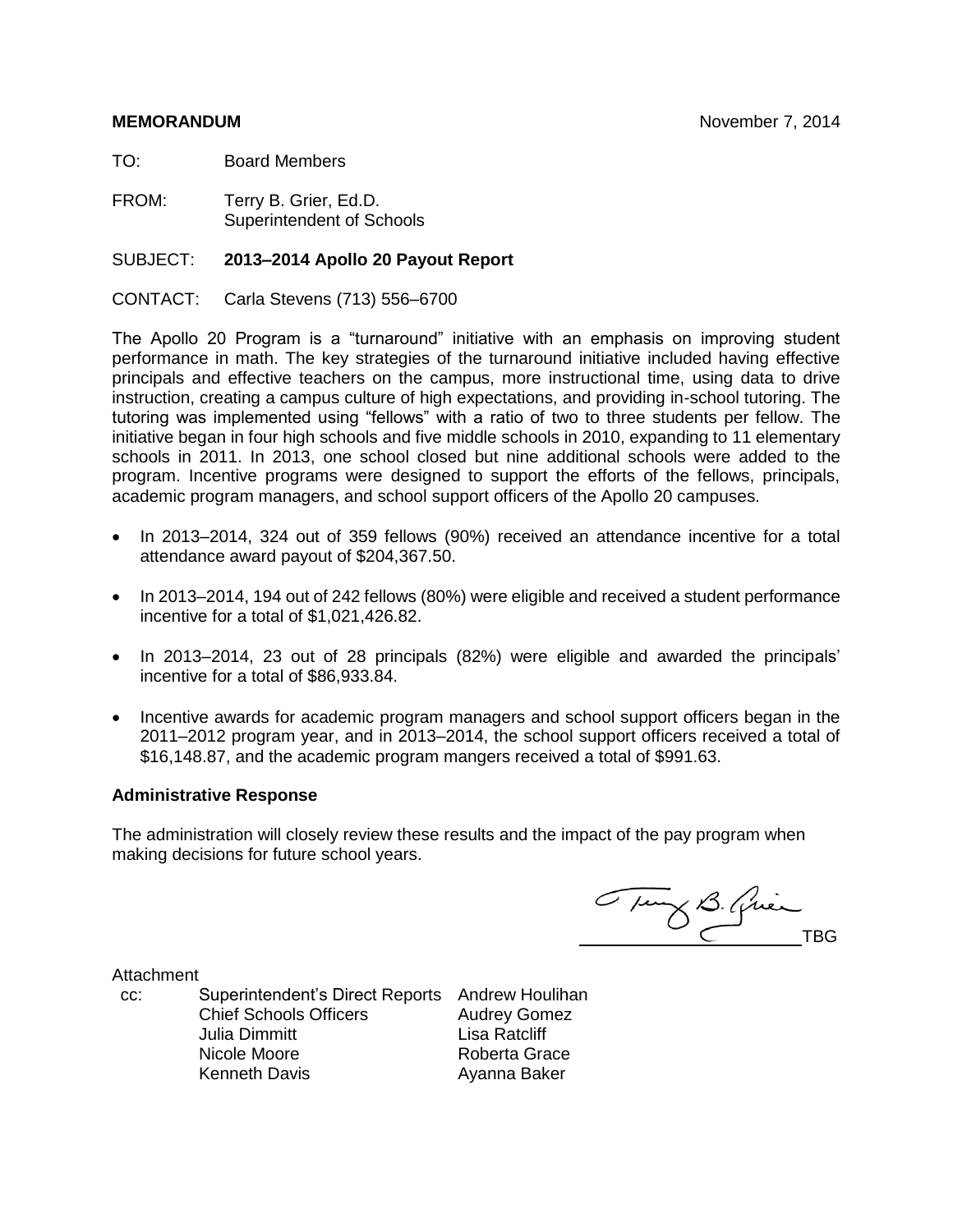# Houston Independent School District



2013–2014 Apollo 20 Incentive Program Payout Report

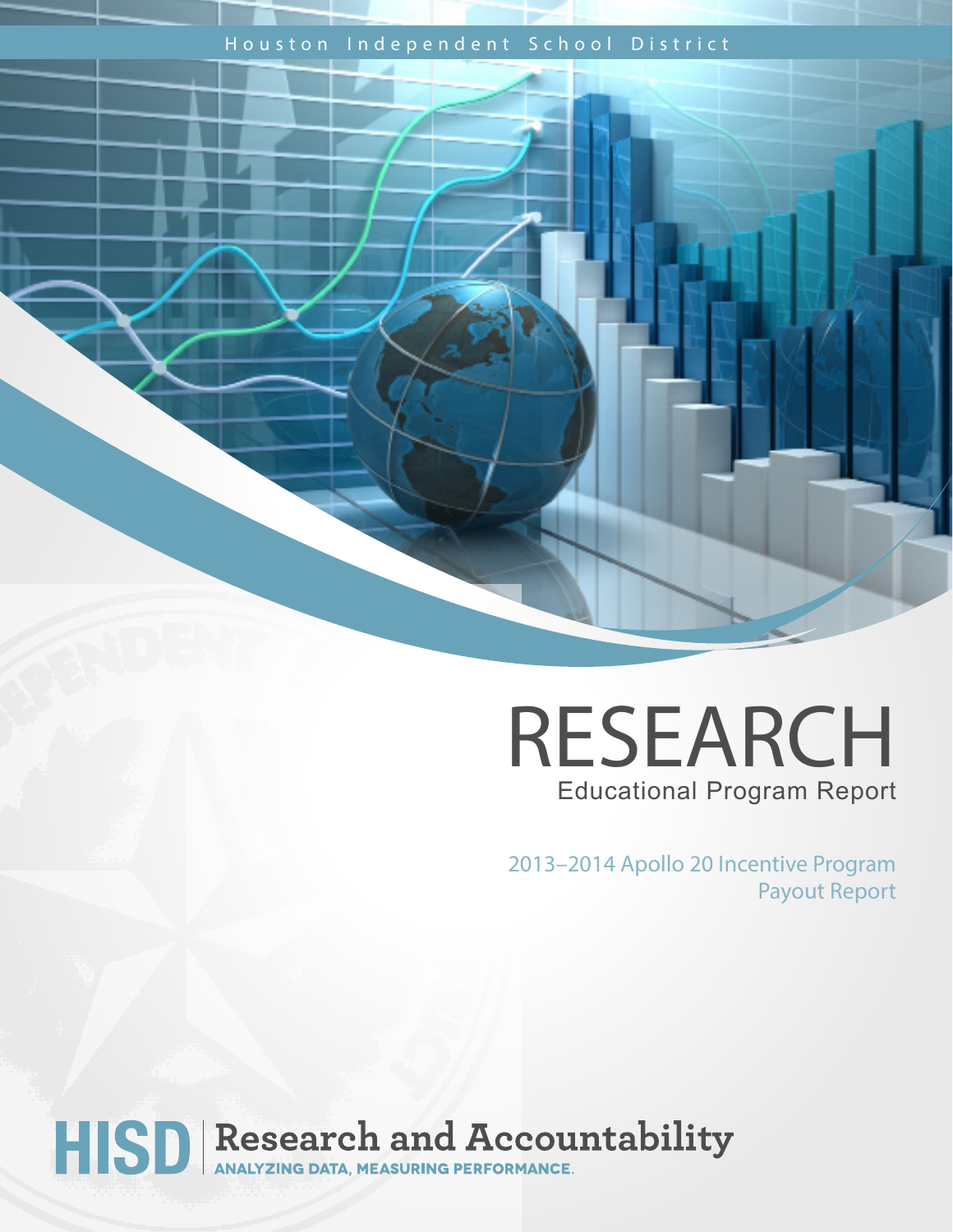

# 2014 Board of Education

**Juliet Stipeche** President

**Rhonda Skillern-Jones** First Vice President

**Manuel Rodriguez, Jr.** Second Vice President

**Anna Eastman Secretary** 

**Wanda Adams** Assistant Secretary

**Michael L. Lunceford Paula Harris Greg Meyers Harvin C. Moore**

**Terry B. Grier, Ed.D.** Superintendent of Schools

**Carla Stevens** Assistant Superintendent Department of Research and Accountability

**Elaine Hui** Senior Research Specialist

**Houston Independent School District** Hattie Mae White Educational Support Center 4400 West 18th StreetHouston, Texas 77092-8501

#### **www.HoustonISD.org**

It is the policy of the Houston Independent School District not to discriminate on the basis of age, color, handicap or disability, ancestry, national origin, marital status, race, religion, sex, veteran status, or political affiliation in its educational or employment programs and activities.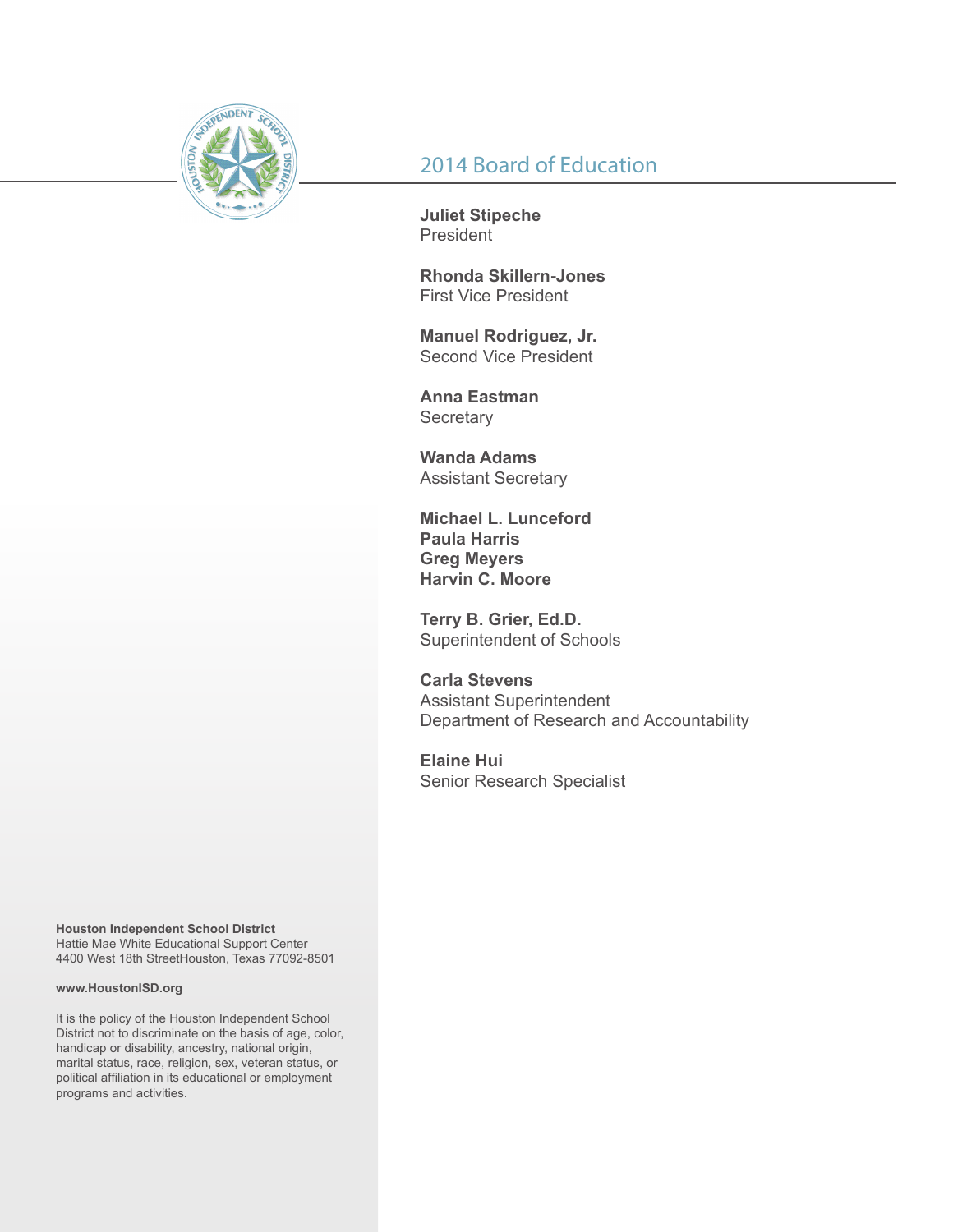# **2013–2014 Apollo 20 Incentive Program Payout Report**

### **Executive Summary**

#### **Program Description**

In 2010–2011, HISD launched the Apollo 20 Program in four high schools and five middle schools in the district as a "turnaround" initiative with an emphasis on improving student performance in math. The key strategies of the turnaround initiative included having effective principals and effective teachers on the campus, more instructional time, using data to drive instruction, creating a campus culture of high expectations, and providing in-school tutoring. The tutoring was implemented using "fellows" with a ratio of approximately two students to one fellow.

In 2011–2012, the program expanded to 11 elementary schools and added a reading component in one of the middle schools. In 2012–2013, there were no changes to the 20 schools that were participating, but in 2013–2014 one school closed but nine additional schools were added to the program. Incentive programs were designed to support the efforts of the fellows, principals, academic program managers, and school support officers of the Apollo 20 campuses. The program for fellows had an incentive for monthly perfect attendance and a separate incentive for student performance. The incentives for principals, academic program managers, and school support officers were all based on campus-level performance indicators.

#### **Highlights**

- In 2013–2014, 324 out of 359 fellows (90%) received an attendance incentive for a total attendance award payout of \$204,367.50. Last year in 2012–2013, only 109 out of 268 fellows (41%) received an attendance incentive for a total attendance award payout of \$82,650.00.
- In 2013–2014, 194 out of 242 fellows (80%) were eligible and paid for the student performance component of the incentive program. This is an increase from 2012–2013 when 193 out of 318 fellows (61%) were eligible and paid for the student performance component of the incentive program.
- In terms of student performance incentives paid to fellows, \$1,021,426.82 was awarded in 2013– 2014, which is an increase from \$739,994.00 in 2012–2013. The increase in the total amount awarded from 2012–2013 to 2013–2014 was mainly due to the addition of more schools to the program.
- In 2013–2014, 23 out of 28 principals (82%) were eligible and awarded the principals' incentive for a total of \$86,933.84. The percentage of principals receiving an incentive award decreased from 2012– 2013 (90%) while the total amount awarded increased. In 2012–2013, the principal incentive awards paid out totaled \$54,145.68. The increase in the total incentive amount was mainly due to the addition of more schools to the program.
- Incentive awards for academic program managers and school support officers began in the 2011– 2012 program year, and school support officers received \$10,850.20 while academic program managers received a total of \$2,296.28. In 2012–2013, the incentive awards totaled \$5,224.05 for school support officers and \$1,139.32 for academic program managers. In 2013–2014, the school support officers received a total of \$16,148.87, and the academic program mangers received a total of \$991.63.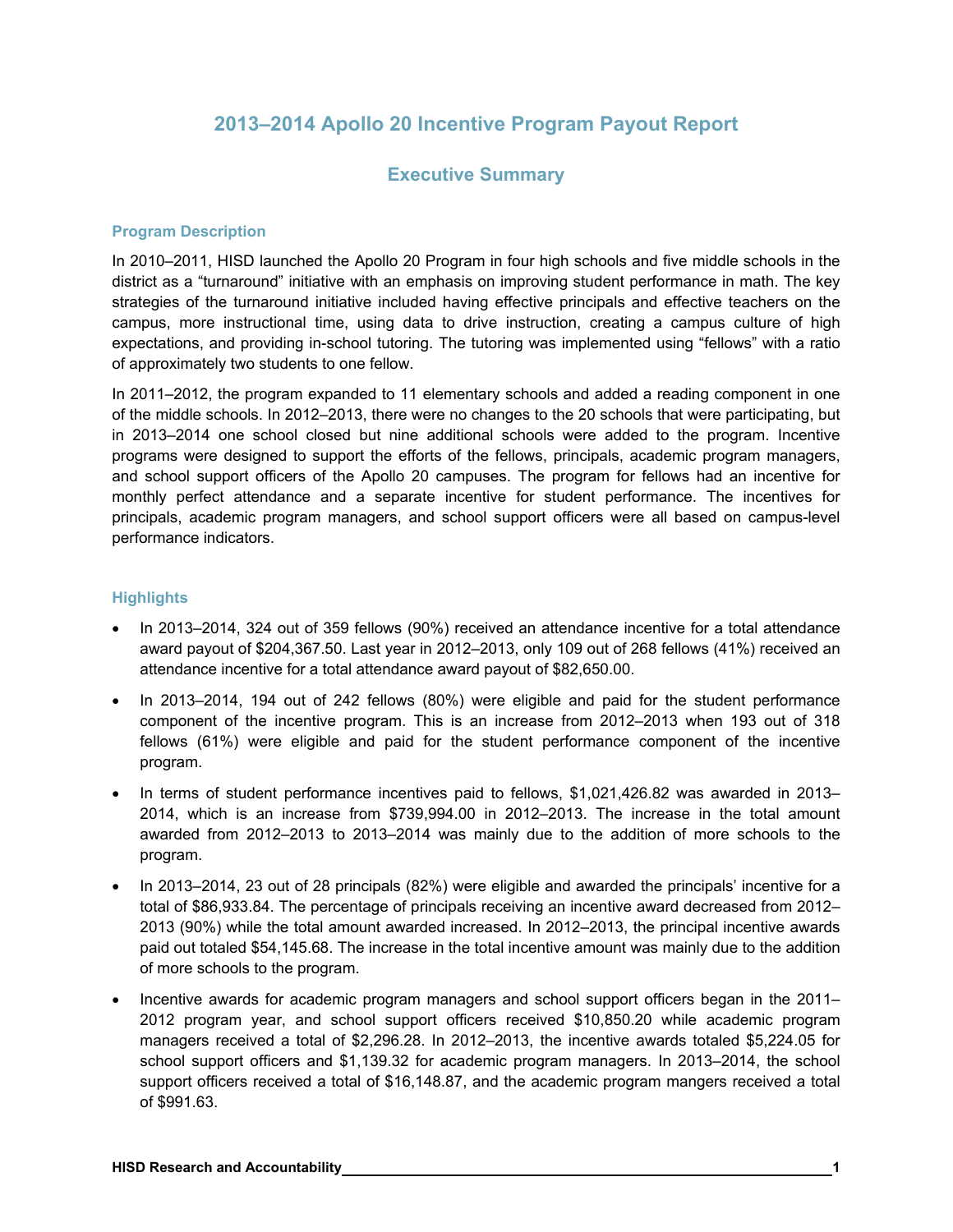#### **Conclusion**

After four years of implementation, the results are mixed as to whether or not the Apollo 20 Incentive Program has any impact on the Apollo 20 Program itself. In general, the total dollar amounts awarded to fellows and principals increased in the second year mostly due to the addition of the elementary campuses. However, the total dollar amounts awarded to fellows and principals decreased in the third year. In 2013–2014, the incentive awards paid increased again with the addition of more schools.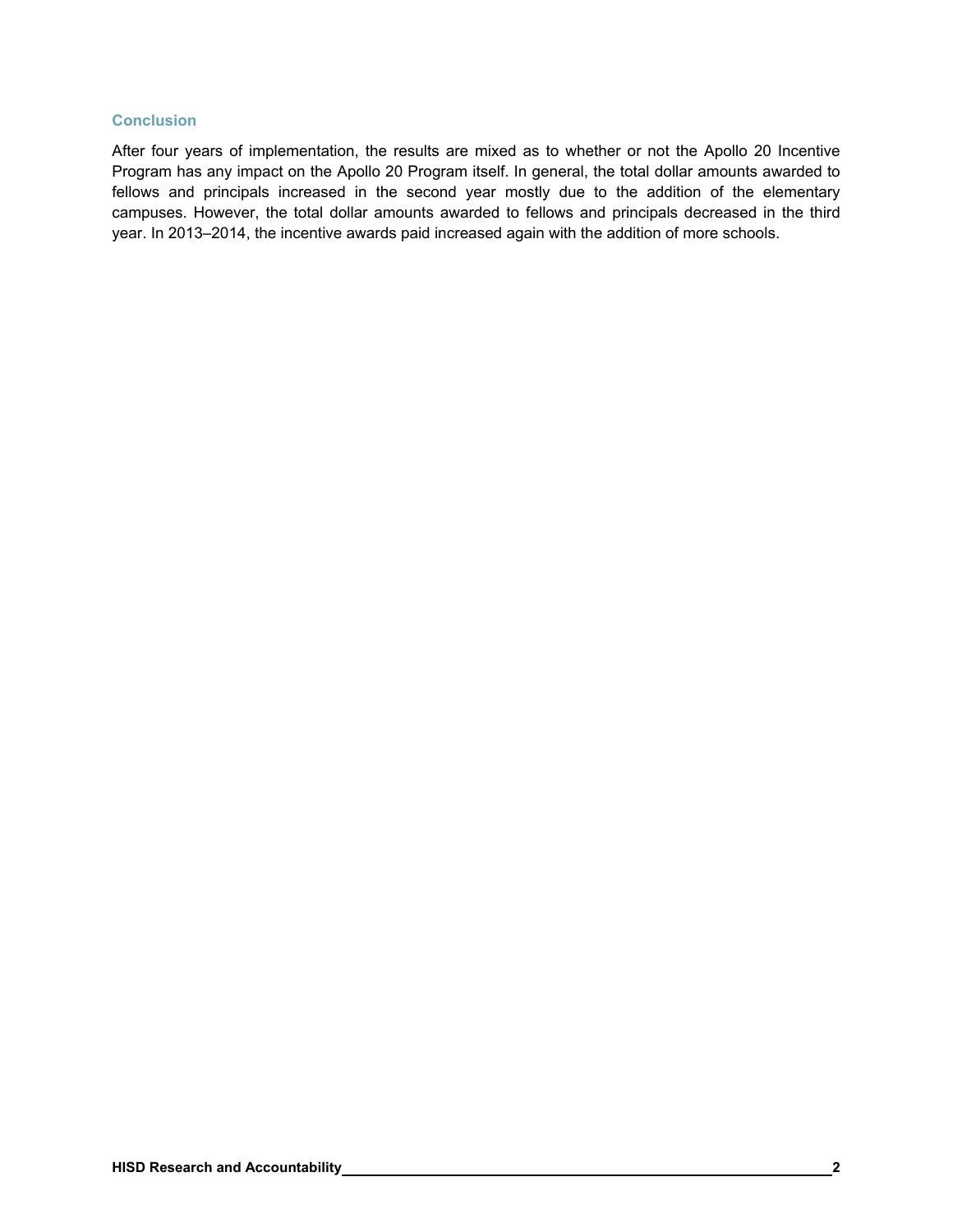### **Introduction**

In 2010, the Houston Independent School District (HISD) launched the Apollo 20 Program as a school "turnaround" initiative for chronic underperforming schools. The program started with four high schools and five middle schools during the 2010–2011 school year and expanded to include 11 elementary schools in the 2011–2012 school year, which continued into the 2012–2013 school year. In 2013–2014, one school closed but nine additional schools were added to the program. The key turnaround strategies implemented in the schools to improve student performance were: having an effective principal and effective teachers on the campus, providing more instructional time, using data to drive instruction, providing in-school tutoring, and creating a campus culture of high expectations. Senior academic tutors ("Apollo Fellows") were hired for tutoring students in math and reading; all Apollo 20 campuses offered math tutoring while Dowling Middle School offered tutoring in reading as well as in math during the 2011– 2012 and 2012–2013 school years. To support the efforts of the Apollo 20 campuses, incentive programs were created for fellows, principals, academic program managers, and school support officers from the campuses participating in the Apollo 20 Program.

#### **Apollo 20 Fellows Incentive Program**

The Apollo 20 Fellows Incentive Program offers incentives to fellows who meet program eligibility requirements and whose students achieve student performance indicators during the school year. The program has two components: the Employee Attendance component and the Student Performance component. The Employee Attendance component pays an incentive to Apollo 20 fellows for each month of perfect attendance during the 10-month commitment, for a maximum of \$1,500. Under the Student Performance component, Apollo 20 fellows are eligible to receive an incentive based on the performance of the students to whom they were linked, at the campus where they were assigned. This component has two strands, one for maintaining students already at a high level of achievement and one for raising students' achievement. Fellows were awarded for each student's performance. Each Apollo 20 campus has an established budget for the Student Performance component of the Apollo 20 Fellows Incentive Program, which is \$3,500 per fellow times the number of fellows assigned to that campus. When the total amount calculated for all fellows at a campus exceeds the campus budget, each tutor's incentive payment is pro-rated according to an agreed-upon formula. See **Appendix A** for the 2013–2014 model and **Appendix B** for the eligibility criteria.

#### **Apollo 20 Principals Incentive Program**

The Apollo 20 Principals Incentive Program offers incentives to principals of Apollo 20 campuses who meet program eligibility requirements, based on their campus' performance on select indicators. There are three components of the Apollo 20 Principals Incentive Program, with each component accounting for one-third of the total incentive payment. An exception was made for Forest Brook Middle School and North Forest High School who were part of the North Forest Independent School District prior to the 2013–2014 school year. Because data from school districts outside of Houston ISD were not made available, the principal incentives for Forest Brook and North Forest Awards were based on two components only. The maximum incentive payment is \$30,000 for high school principals, \$20,000 for middle school principals, and \$10,000 for elementary school principals. For each campus, a specific goal was set for each component prior to the start of the program year, based on a review of baseline data and a long-term target level. If the target goal is met or exceeded, the principal has the potential to receive the maximum amount for that component. Principals are able to receive pro-rated amounts for achieving progress towards the goal based on an agreed-upon formula.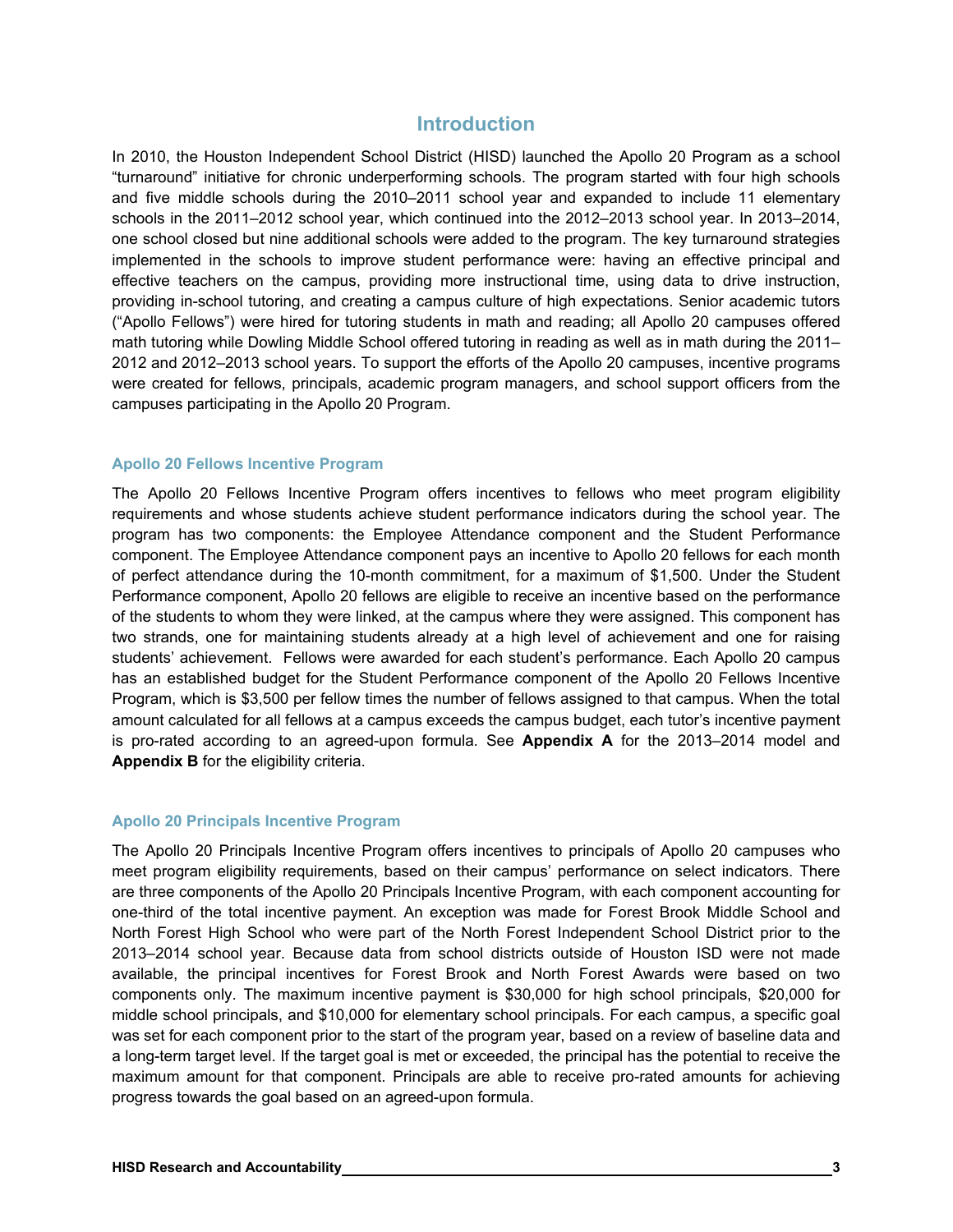The Student Attendance component awards principals whose campuses progress towards or reach campus attendance goals. These goals are 95.0% for high schools, 97.0% for middle schools, and 98.0% for elementary schools.

The Student Achievement component awards principals whose campuses progress towards or reach specific campus goals in state-administered assessments, STAAR–EOC for high schools and STAAR for middle and elementary schools.

Under the Student Grade-Level Performance component, high school principals are awarded if their campuses progress towards or reach target goals in student graduation and promotion rates. For elementary schools and middle schools, their target goals are based on the percent of students at or above 50th National Percentile Rank on the Stanford/Aprenda in reading and math. The goal was set at 100% for all school levels. For a detailed description of the indicators and formula used in calculating awards, the 2013–2014 Apollo 20 Incentive Program Model for principals, academic program managers, and school support officers can be found in **Appendix C**.

#### **Apollo 20 School Support Officers and Academic Program Managers Incentive Program**

In 2011–2012, the incentive program was extended to include School Support Officers (SSO) and Academic Program Managers (APM) serving the Apollo 20 campuses. Similar to the Principal Incentive Program, there are also three strands of the SSO and APM Incentive Program, with each strand accounting for one-third of the total incentive payment. The average improvement across their campuses for each of the three strands, Student Attendance, Student Achievement, and Student Performance, is calculated separately and then summed to arrive at the total incentive payment. The maximum incentive payment is \$15,000 for SSOs and \$4,500 for APMs.

#### **Results**

#### **Apollo 20 Fellows Incentive Program**

**Table 1a** (page 5) shows the number of math fellows and the total amount of awarded attendance incentives at each school level. While the total amount paid for attendance incentives declined from 2010–2011 through 2012–2013, the amount increased in 2013–2014 to \$204,367.50. **Figure 1** (page 5) depicts the percentage of fellows that received an attendance bonus since program inception. The percentage of employees receiving an attendance bonus follows the same trend as the total amount paid where there was a decline from 2010–2011 through 2012–2013 and then an increase in 2013–2014. **Table 1b** (see **Appendix D**) shows campus-level attendance incentives information for the 2013–2014 program year.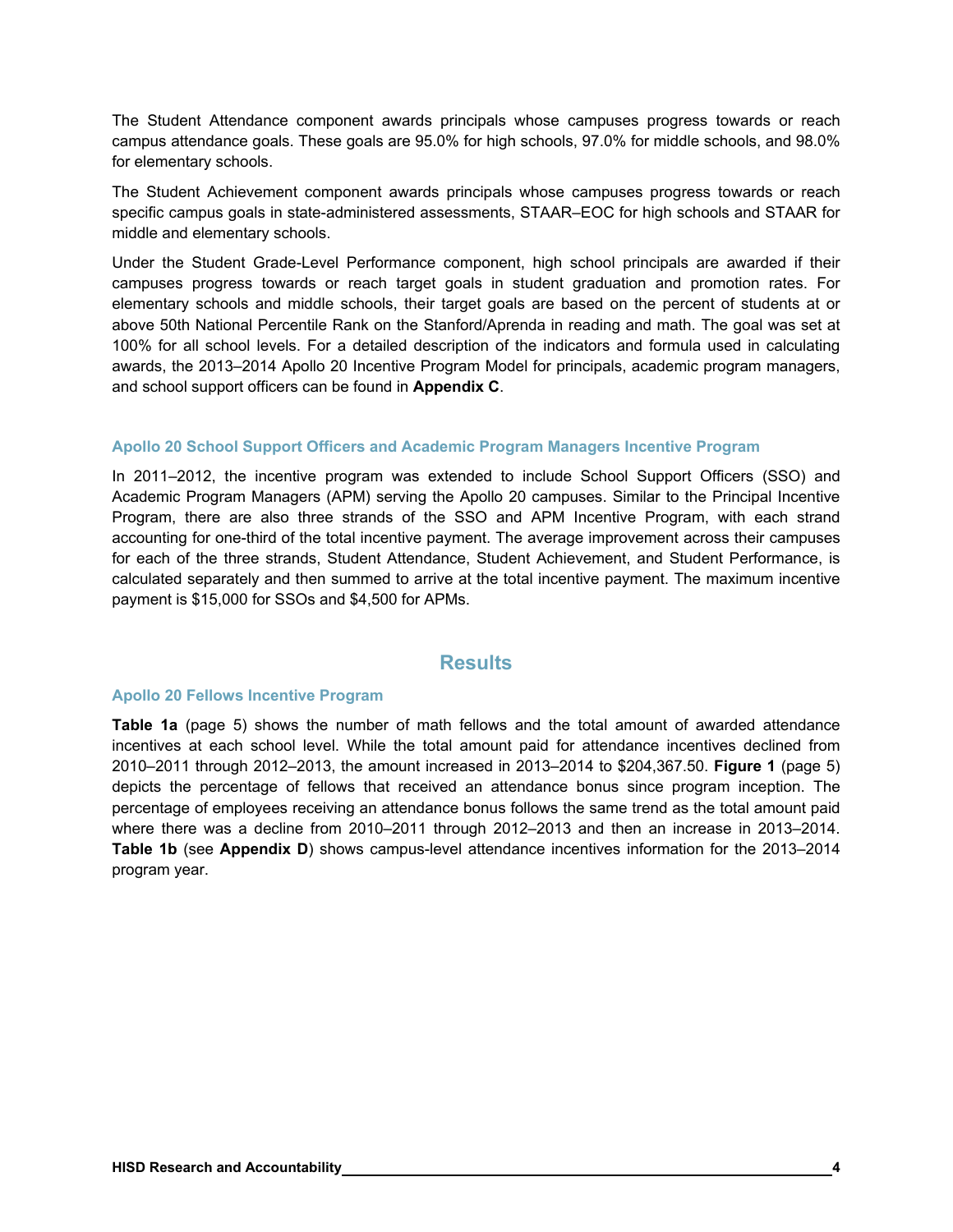|                    | Table 1a. Comparison of Apollo 20 Fellows' Attendance Incentives by School Level |            |           |                             |                              |  |  |  |  |
|--------------------|----------------------------------------------------------------------------------|------------|-----------|-----------------------------|------------------------------|--|--|--|--|
| <b>School Year</b> | <b>School Level</b>                                                              | # Campuses | # Fellows | # Fellows<br><b>Awarded</b> | <b>Total Amount</b><br>Award |  |  |  |  |
|                    | High                                                                             | 4          | 134       | 123                         | \$104,850.00                 |  |  |  |  |
| 2010-2011          | Middle                                                                           | 5          | 126       | 115                         | \$102,750.00                 |  |  |  |  |
|                    | Elementary                                                                       |            |           |                             |                              |  |  |  |  |
|                    | <b>Total</b>                                                                     | 9          | 260       | 238                         | \$207,600.00                 |  |  |  |  |
|                    | High                                                                             | 4          | 117       | 95                          | \$71,850.00                  |  |  |  |  |
| 2011-2012          | Middle                                                                           | 5          | 110       | 90                          | \$60,150.00                  |  |  |  |  |
|                    | Elementary                                                                       | 11         | 58        | 44                          | \$31,650.00                  |  |  |  |  |
|                    | <b>Total</b>                                                                     | 20         | 285       | 229                         | \$163,650.00                 |  |  |  |  |
|                    | High                                                                             | 4          | 98        | 34                          | \$26,550.00                  |  |  |  |  |
| 2012-2013          | Middle                                                                           | 5          | 112       | 47                          | \$35,850.00                  |  |  |  |  |
|                    | Elementary                                                                       | 11         | 58        | 28                          | \$20,250.00                  |  |  |  |  |
|                    | Total                                                                            | 20         | 268       | 109                         | \$82,650.00                  |  |  |  |  |
|                    | High                                                                             | 9          | 158       | 151                         | \$92,550.00                  |  |  |  |  |
| 2013-2014          | Middle                                                                           | 8          | 129       | 127                         | \$84,817.50                  |  |  |  |  |
|                    | Elementary                                                                       | 11         | 72        | 46                          | \$27,000.00                  |  |  |  |  |
|                    | Total                                                                            | 28         | 359       | 324                         | \$204,367.50                 |  |  |  |  |

**Figure 1. Percentage of Apollo fellows awarded an attendance incentive by school level and year.** 



**Table 2a** (page 6) shows the number of fellows awarded for their students' performance and the total incentive amounts at each school level. In 2010–2011, 178 fellows from nine campuses were awarded a total of \$626,952.00. This has grown to 194 fellows from 28 campuses who were awarded a total of \$1,021,426.82 for the 2013–2014 school year. **Figure 2** (page 6) depicts the percentage of fellows that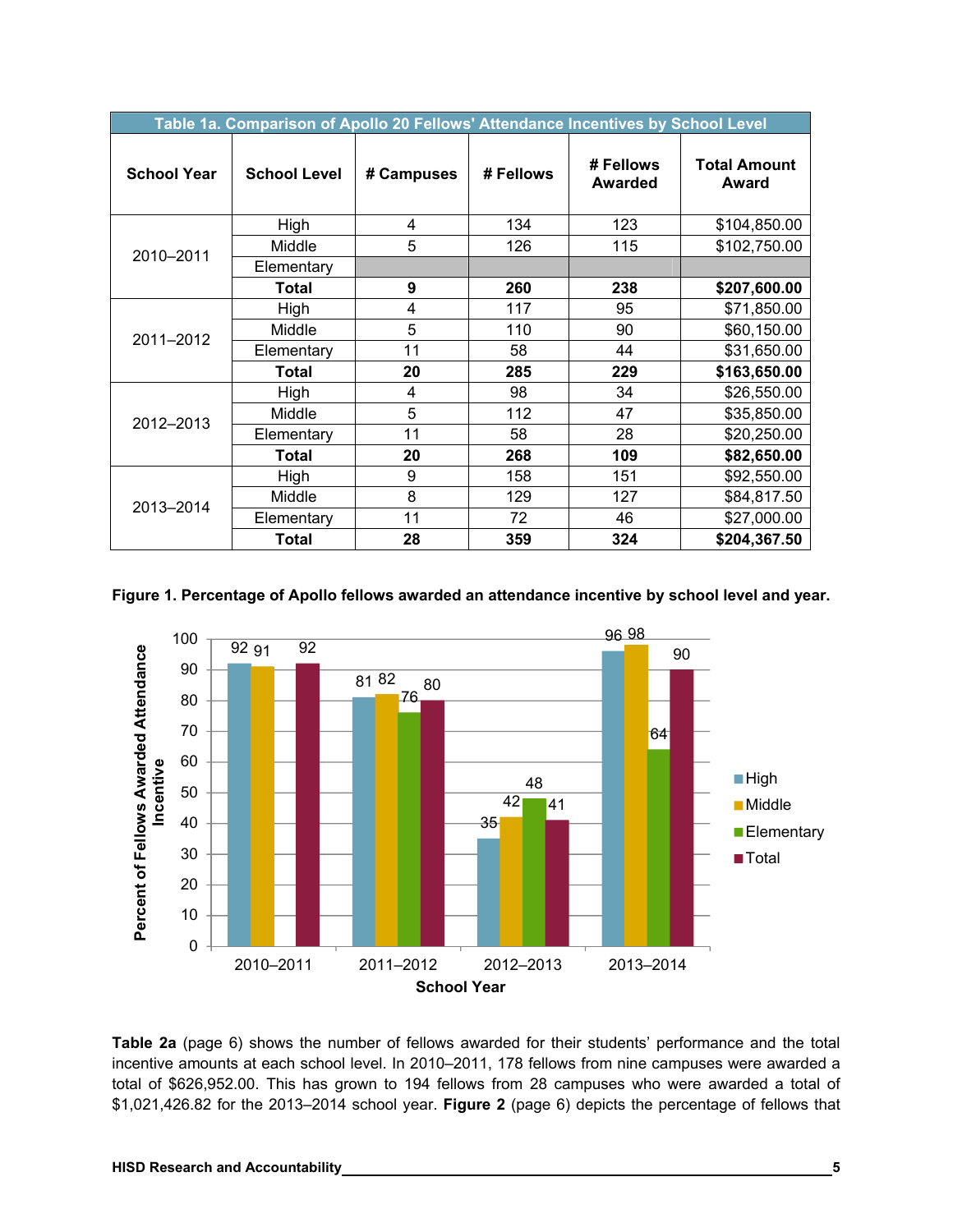received an award based on student performance. At the end of the 2013–2014 school year, 242 fellows were considered for a student performance incentive; these fellows had provided linkage information that tied them to the students they tutored during the year as of February 2014. Out of the 242 fellows considered for an incentive, 194 (80%) met all eligibility and payout requirements of the program, an increase from 2011–2012 and 2012–2013 but a slight decrease from 2010–2011. For campus level information by program year, see **Tables 2b**, **2c, 2d,** and **2e** in **Appendix D**.

|                    | Table 2a. Comparison of Apollo 20 Fellows' Adjusted Awards for Student Performance by<br><b>School Level</b> |            |                     |                             |                              |  |  |  |
|--------------------|--------------------------------------------------------------------------------------------------------------|------------|---------------------|-----------------------------|------------------------------|--|--|--|
| <b>School Year</b> | <b>School Level</b>                                                                                          | # Campuses | # Fellows<br>Linked | # Fellows<br><b>Awarded</b> | <b>Total Amount</b><br>Award |  |  |  |
|                    | High                                                                                                         | 4          | 108                 | 83                          | \$286,139.00                 |  |  |  |
| 2010-2011          | Middle                                                                                                       | 5          | 109                 | 95                          | \$340,813.00                 |  |  |  |
|                    | Elementary                                                                                                   |            |                     |                             |                              |  |  |  |
|                    | Total                                                                                                        | 9          | 217                 | 178                         | \$626,952.00                 |  |  |  |
|                    | High                                                                                                         | 4          | 99                  | 68                          | \$321,170.00                 |  |  |  |
| 2011-2012          | Middle                                                                                                       | 5          | 83                  | 67                          | \$277,767.00                 |  |  |  |
|                    | Elementary                                                                                                   | 11         | 56                  | 37                          | \$149,293.00                 |  |  |  |
|                    | Total                                                                                                        | 20         | 238                 | 172                         | \$748,230.00                 |  |  |  |
|                    | High                                                                                                         | 4          | 122                 | 71                          | \$282,951.00                 |  |  |  |
| 2012-2013          | Middle                                                                                                       | 5          | 126                 | 81                          | \$328,501.00                 |  |  |  |
|                    | Elementary                                                                                                   | 11         | 70                  | 41                          | \$128,542.00                 |  |  |  |
|                    | Total                                                                                                        | 20         | 318                 | 193                         | \$739,994.00                 |  |  |  |
|                    | High                                                                                                         | 9          | 96                  | 80                          | \$436,058.68                 |  |  |  |
| 2013-2014          | Middle                                                                                                       | 8          | 100                 | 79                          | \$423,493.14                 |  |  |  |
|                    | Elementary                                                                                                   | 11         | 46                  | 35                          | \$161,875.00                 |  |  |  |
|                    | Total                                                                                                        | 28         | 242                 | 194                         | \$1,021,426.82               |  |  |  |

**Figure 2. Percentage of Apollo fellows awarded for student performance by school level and year.** 

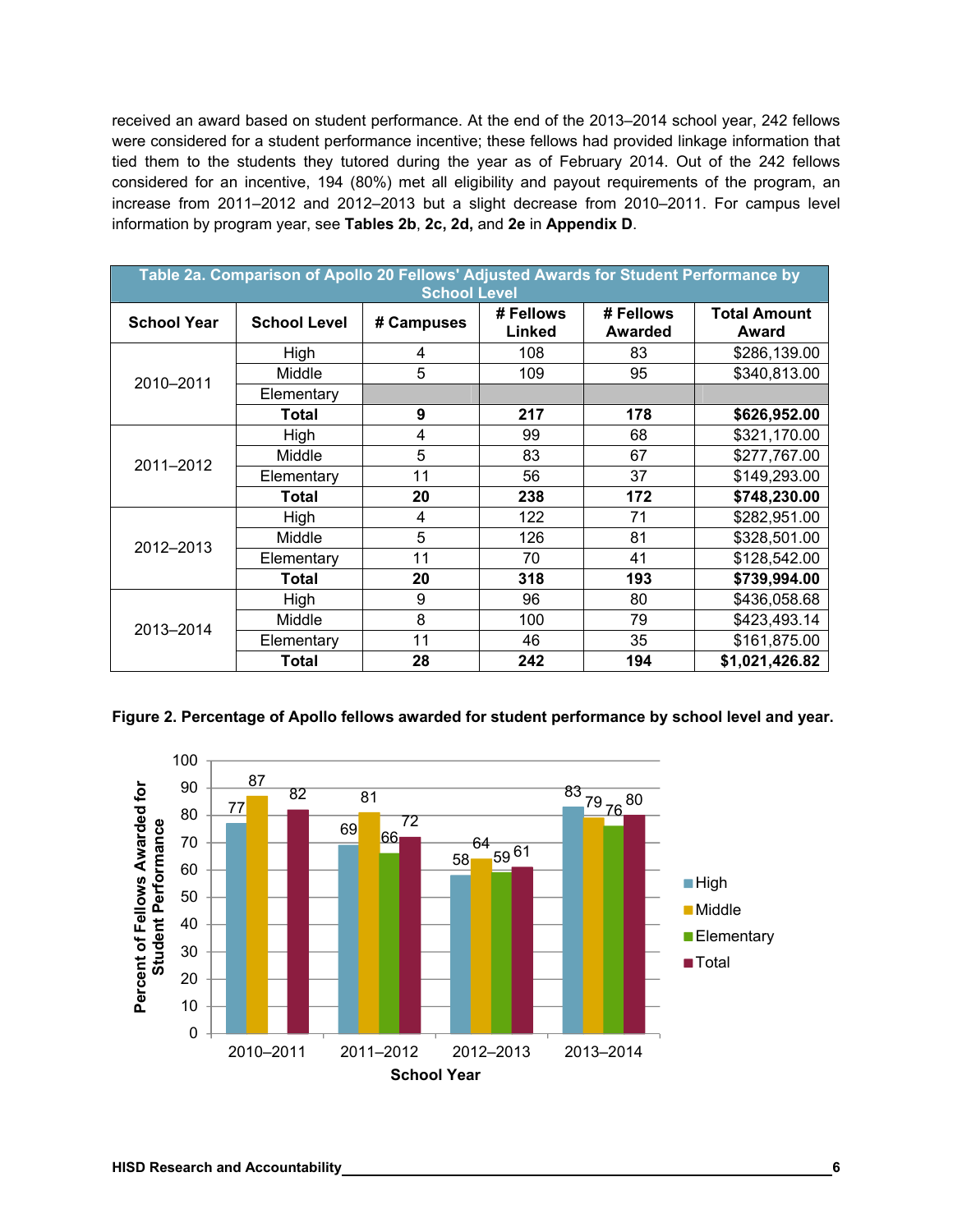It is important to note that the amounts shown on Table 2a were the awards calculated with adjustments made for campus budgets. **Table 3** shows the unadjusted award amounts by strand across four years. It shows that, had there not been award amount limits per campus, the amounts for each strand increased at the middle and high school levels but not at the elementary level when comparing the data from 2011– 2012 through 2013–2014.

|                    |                     |            | Table 3. Comparison of Apollo 20 Fellows' Unadjusted Awards by Strand |                                                |
|--------------------|---------------------|------------|-----------------------------------------------------------------------|------------------------------------------------|
| <b>School Year</b> | <b>School Level</b> | # Campuses | <b>Student</b><br><b>Achievement</b><br><b>Awards</b>                 | <b>Student</b><br>Improvement<br><b>Awards</b> |
|                    | High                | 4          | \$12,750.00                                                           | \$348,132.00                                   |
| 2010-2011          | Middle              | 5          | \$11,700.00                                                           | \$400,080.00                                   |
|                    | Elementary          |            |                                                                       |                                                |
|                    | <b>Total</b>        | 9          | \$24,450.00                                                           | \$748,212.00                                   |
|                    | High                | 4          | \$11,500.00                                                           | \$496,500.00                                   |
| 2011-2012          | Middle              | 5          | \$8,100.00                                                            | \$342,690.00                                   |
|                    | Elementary          | 11         | \$3,250.00                                                            | \$318,225.00                                   |
|                    | <b>Total</b>        | 20         | \$22,850.00                                                           | \$1,157,415.00                                 |
|                    | High                | 4          | \$16,250.00                                                           | \$418,425.00                                   |
| 2012-2013          | Middle              | 5          | \$11,100.00                                                           | \$430,890.00                                   |
|                    | Elementary          | 11         | \$5,500.00                                                            | \$182,125.00                                   |
|                    | <b>Total</b>        | 20         | \$32,850.00                                                           | \$1,031,440.00                                 |
|                    | High                | 9          | \$17,250.00                                                           | \$499,000.00                                   |
|                    | Middle              | 8          | \$24,900.00                                                           | \$447,960.00                                   |
| 2013-2014          | Elementary          | 11         | \$4,250.00                                                            | \$164,650.00                                   |
|                    | <b>Total</b>        | 28         | \$46,400.00                                                           | \$1,111,610.00                                 |

#### **Apollo 20 Principals Incentive Program**

For the Principals Incentive Program, **Table 4a** (page 8) shows the award amounts for each strand given to principals from the Apollo 20 campuses for the 2013–2014 program year. **Table 5a** (page 8) shows a comparison of Apollo 20 principal award amounts from 2010–2011 to 2013–2014. Award amounts at the campus level are available in **Table 4b** in Appendix D. The total award amount from 2013–2014 is \$86,933.84, reflecting an increase from 2012–2013, when awards totaled \$54,145.68. The increase is mainly due to the addition of more schools in 2013–2014. Principal total award amount three-year comparisons by campus can be found in **Table 5b** in Appendix D.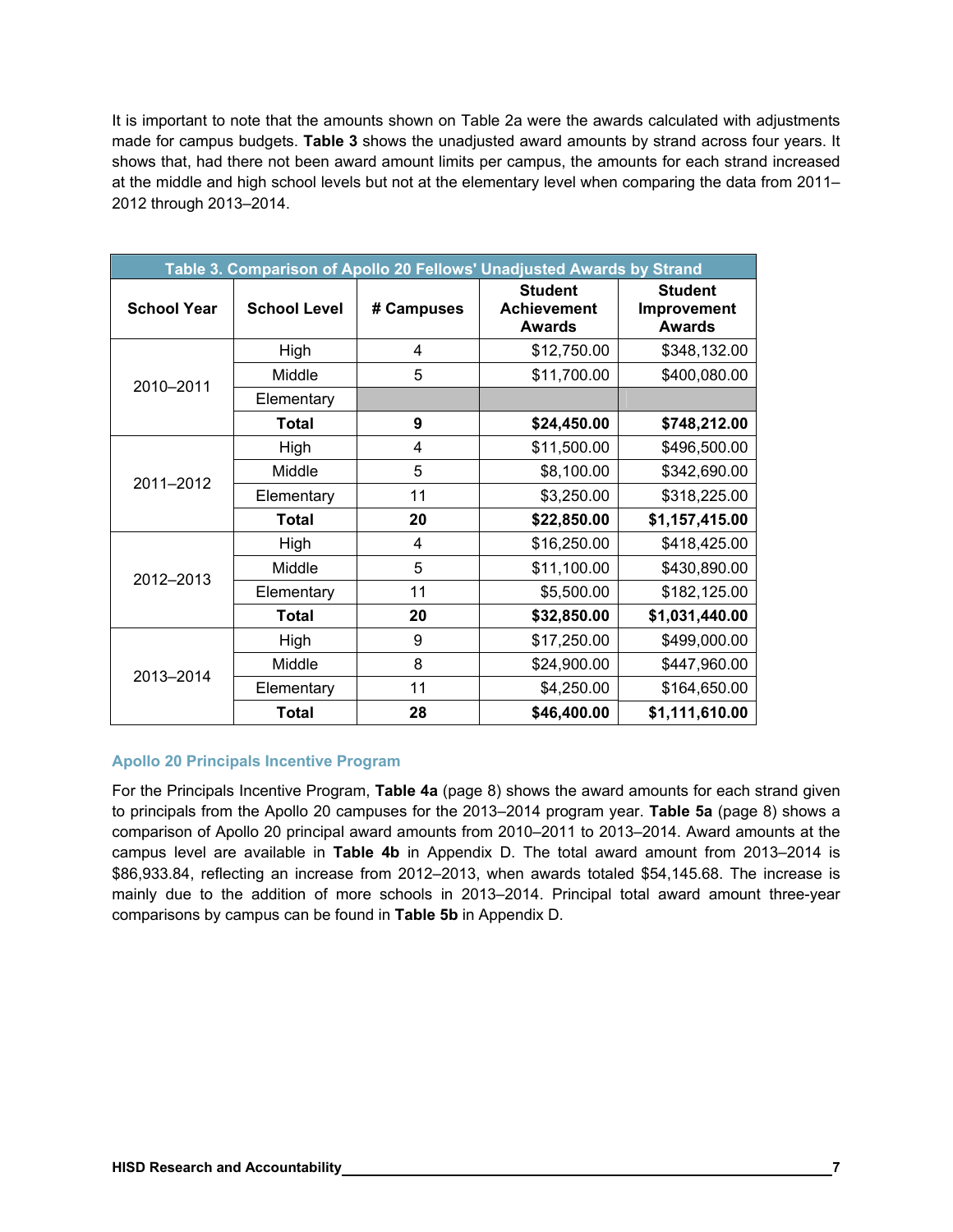| Table 4a. Summary of Apollo 20 Principal Incentives by Strand, 2013-2014 |                                     |                                      |                                              |             |  |  |  |
|--------------------------------------------------------------------------|-------------------------------------|--------------------------------------|----------------------------------------------|-------------|--|--|--|
| <b>School</b><br>Level                                                   | <b>Student</b><br><b>Attendance</b> | <b>Student</b><br><b>Achievement</b> | <b>Student Grade</b><br>Level<br>Performance | Total       |  |  |  |
| High                                                                     | \$27,647.06                         | \$22,148.15                          | \$13,046.87                                  | \$62,842.08 |  |  |  |
| Middle                                                                   | \$1,754.47                          | \$4,889.13                           | \$972.24                                     | \$7,615.84  |  |  |  |
| Elementary                                                               | \$2,140.81                          | \$10,665.60                          | \$3,669.51                                   | \$16,475.92 |  |  |  |
| <b>Total</b>                                                             | \$31,542.34                         | \$37,702.88                          | \$17,688.62                                  | \$86,933.84 |  |  |  |

|                    |                     | Table 5a. Comparison of Apollo 20 Principal Awards |                                                                     |                                                              |                                                            |
|--------------------|---------------------|----------------------------------------------------|---------------------------------------------------------------------|--------------------------------------------------------------|------------------------------------------------------------|
| <b>School Year</b> | <b>School Level</b> | # Campuses                                         | <b>Minimum</b><br><b>Principal</b><br><b>Award</b><br><b>Amount</b> | <b>Maximum</b><br><b>Principal</b><br>Award<br><b>Amount</b> | <b>Total</b><br><b>Principal</b><br>Award<br><b>Amount</b> |
|                    | High                | 4                                                  | \$455.00                                                            | \$13,706.00                                                  | \$31,212.00                                                |
| 2010-2011          | Middle              | 5                                                  | \$0.00                                                              | \$10,433.00                                                  | \$31,818.00                                                |
|                    | Elementary          |                                                    |                                                                     |                                                              |                                                            |
|                    | Total               | 9                                                  | \$0.00                                                              | \$13,706.00                                                  | \$63,030.00                                                |
|                    | High                | 4                                                  | \$8,057.07                                                          | \$17,168.17                                                  | \$48,364.09                                                |
| 2011-2012          | Middle              | 5                                                  | \$0.00                                                              | \$5,738.50                                                   | \$12,830.97                                                |
|                    | Elementary          | 11                                                 | \$0.00                                                              | \$9,291.57                                                   | \$31,974.52                                                |
|                    | <b>Total</b>        | 20                                                 | \$0.00                                                              | \$17,168.17                                                  | \$93,169.58                                                |
|                    | High                | 4                                                  | \$3,914.58                                                          | \$10,584.19                                                  | \$28,432.97                                                |
| 2012-2013          | Middle              | 5                                                  | \$677.63                                                            | \$4,454.81                                                   | \$11,938.24                                                |
|                    | Elementary          | 11                                                 | \$166.65                                                            | \$3,776.52                                                   | \$13,774.47                                                |
|                    | <b>Total</b>        | 20                                                 | \$166.65                                                            | \$10,584.19                                                  | \$54,145.68                                                |
|                    | High                | 9                                                  | \$0.00                                                              | \$17,336.60                                                  | \$62,842.08                                                |
| 2013-2014          | Middle              | 8                                                  | \$0.00                                                              | \$3,367.69                                                   | \$7,615.84                                                 |
|                    | Elementary          | 11                                                 | \$0.00                                                              | \$4,767.26                                                   | \$16,475.92                                                |
|                    | Total               | 28                                                 | \$0.00                                                              | \$17,336.60                                                  | \$86,933.84                                                |

#### **Apollo 20 School Support Officers and Academic Program Managers Incentive Program**

For the School Support Officers (SSOs) and Academic Program Managers (APMs), **Table 6** (page 9) shows the award amounts for each strand given to the administrators over the Apollo 20 campuses. SSOs can each earn up to \$15,000 while APMs can each earn up to \$4,500.00. The awards for SSOs for the 2013–2014 program year totaled \$16,148.87 reflecting an increase from both prior years, while the APMs awards totaled \$991.63 for 2013–2014, reflecting a decrease from both prior years.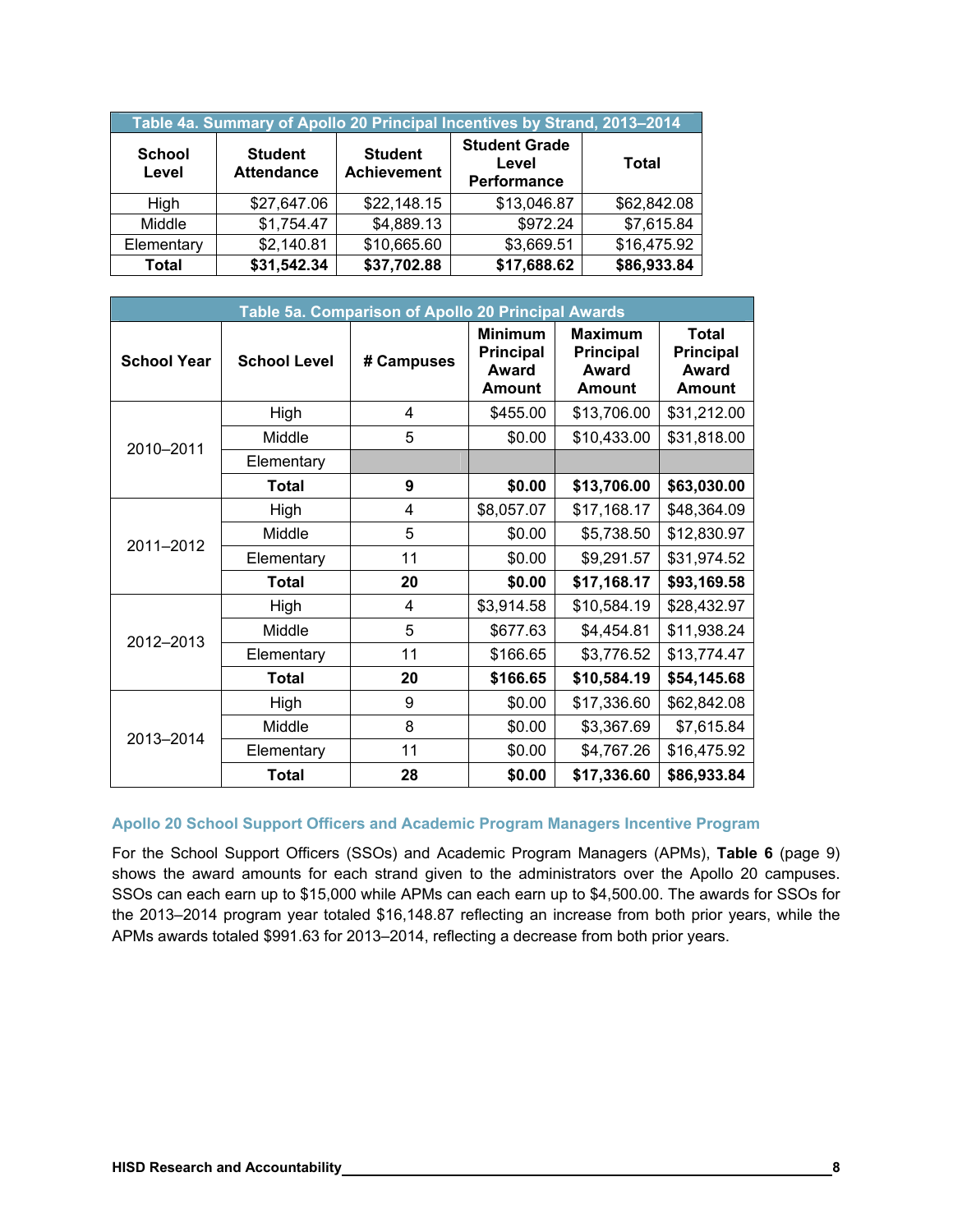|            | Table 6. Summary of Apollo 20 SSO and APM Awards |             |            |             |  |  |  |  |
|------------|--------------------------------------------------|-------------|------------|-------------|--|--|--|--|
|            |                                                  | 2011-2012   | 2012-2013  | 2013-2014   |  |  |  |  |
|            | <b>Student Attendance</b>                        | \$2,857.14  | \$2,948.72 | \$2,894.54  |  |  |  |  |
| <b>SSO</b> | <b>Student Achievement</b>                       | \$4,375.00  | \$1,691.66 | \$9,500.00  |  |  |  |  |
|            | <b>Student Grade Level Performance</b>           | \$3,618.06  | \$583.67   | \$3,754.33  |  |  |  |  |
|            | <b>Total SSO Award</b>                           | \$10,850.20 | \$5,224.05 | \$16,148.87 |  |  |  |  |
|            | <b>Student Attendance</b>                        | \$553.57    | \$494.22   | \$0.00      |  |  |  |  |
| <b>APM</b> | <b>Student Achievement</b>                       | \$1,321.25  | \$470.00   | \$806.06    |  |  |  |  |
|            | <b>Student Grade Level Performance</b>           | \$421.46    | \$175.10   | \$185.57    |  |  |  |  |
|            | <b>Total APM Award</b>                           | \$2,296.28  | \$1,139.32 | \$991.63    |  |  |  |  |

### **Conclusion**

For the 2013–2014 program year, the Apollo 20 Incentive Program awarded a grand total of \$1,329,868.66 to fellows, principals, academic program managers and school support officers, reflecting an increase from 2012–2013 when \$883,153.61 was awarded.

In terms of attendance, the total number and percentage of fellows receiving an award and the total award amount for attendance incentives for Apollo 20 fellows increased in 2013–2014 compared to the previous two school years. The total amount paid for attendance incentives in 2013–2014 was lower than the amount paid in 2010–2011 even though there were three times the number of campuses and almost 100 more fellows in 2013–2014.

Total award amounts for the student performance strands of the Apollo 20 fellows' incentive program increased in the second year, mostly because of the addition of the elementary schools into the program. The total award amount again increased in 2013–2014 due to the addition of more schools.

Principal total award amounts increased in the second year of the program, but decreased in the third year. The total award amount paid to principals increased again in 2013–2014 but did not exceed the amount paid for the 2011–2012 school year. However, caution should be taken when attempting to associate principal award amounts to Apollo 20 initiative results since awards at the principal, SSO, and APM level are based on campus–wide indicators, such as student attendance, promotion and graduation rates, and performance on reading and math standardized tests, and not specifically tied to Apollo 20 student performance indicators. The total amount paid to SSOs was higher in 2013–2014 compared to the previous two school years. The amount paid to APMs, however, has decreased each year since 2011–2012.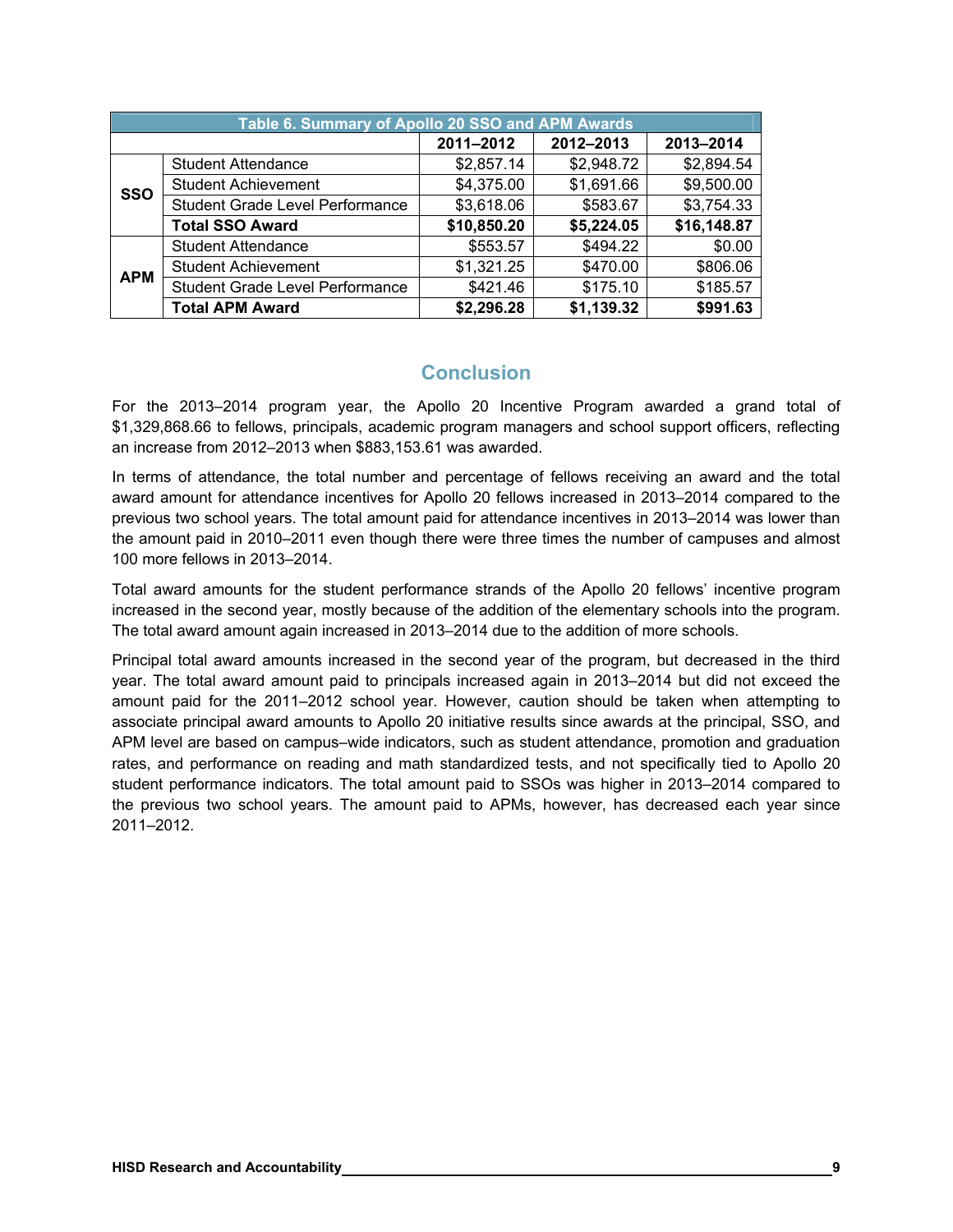# **Appendix A**

#### Apollo 20 Fellows Incentive Program Model

There are two components to the 2013–2014 Apollo 20 Fellows Incentive Program – an incentive for employee attendance and an incentive for student performance. This describes the Student Performance Component.

#### Student Performance Component

Apollo 20 Fellows are eligible to receive an incentive, determined by student performance of students they are linked to, at the campus they are assigned to. The Student Performance Component of the award will be paid out after the start of the following school year, once final corrected STAAR and Stanford/Aprenda data have been received and award amounts compiled. In the absence of two years of matching state or national assessment data, awards will be calculated using diagnostic test scores from the beginning of the year (Fall 2013) and the end of the year (Spring 2014).

Apollo 20 Fellows will be awarded in two strands, one for maintaining students already at a high level of achievement and one for raising all other students' achievement. The total incentive payment is the sum of the amount awarded for each strand, subject to adjustments for the number of students tutored and the campus budget.

Students will be rank-ordered across all HISD students who took the same version of the exam in the same language in the same year. For example, all  $3^{rd}$  grade Math STAAR version "S" (regular version) exams administered in English in 2014 will be ranked together; all  $3<sup>rd</sup>$  grade Math STAAR version "M" (modified version) exams administered in English in 2014 will be ranked together; etc. Exams to be used include the Math STAAR (3-8 and End-of-Course), the Math Stanford, the Math Aprenda, and the campus-administered diagnostic exam. The Math STAAR is the primary assessment. When two administrations of the STAAR are not available, the Stanford/Aprenda rankings will be used. When two administrations of the Stanford/Aprenda are not available, the campus-administered diagnostic exam will be used. If two administrations of the same exam are not available, the student will not be used in the calculation of the award. Note that the exam must have been administered in HISD; testing data from outside the district is not used in rankings or award calculations.

#### **Strand One: Student Achievement**

#### Elementary Schools

For all students linked to the Fellow who ranked at the 80<sup>th</sup> percentile or higher on the HISD distribution of STAAR, Stanford/Aprenda, or diagnostic in 2013, \$250 will be awarded for each student who ranks at the  $80<sup>th</sup>$  percentile or higher on the HISD distribution for the same exam in 2014.

#### Middle Schools

For all students linked to the Fellow who ranked at the 80<sup>th</sup> percentile or higher on the HISD distribution of STAAR, Stanford/Aprenda, or diagnostic in 2013, \$300 will be awarded for each student who ranks at the 80<sup>th</sup> percentile or higher on the HISD distribution for the same exam in 2014.

#### High Schools

For all students linked to the Fellow who ranked at the  $80<sup>th</sup>$  percentile or higher on the HISD distribution of STAAR, STAAR-EOC or diagnostic in 2013, \$250 will be awarded for each student who ranks at the 80<sup>th</sup> percentile or higher on the HISD distribution for the same exam in 2014.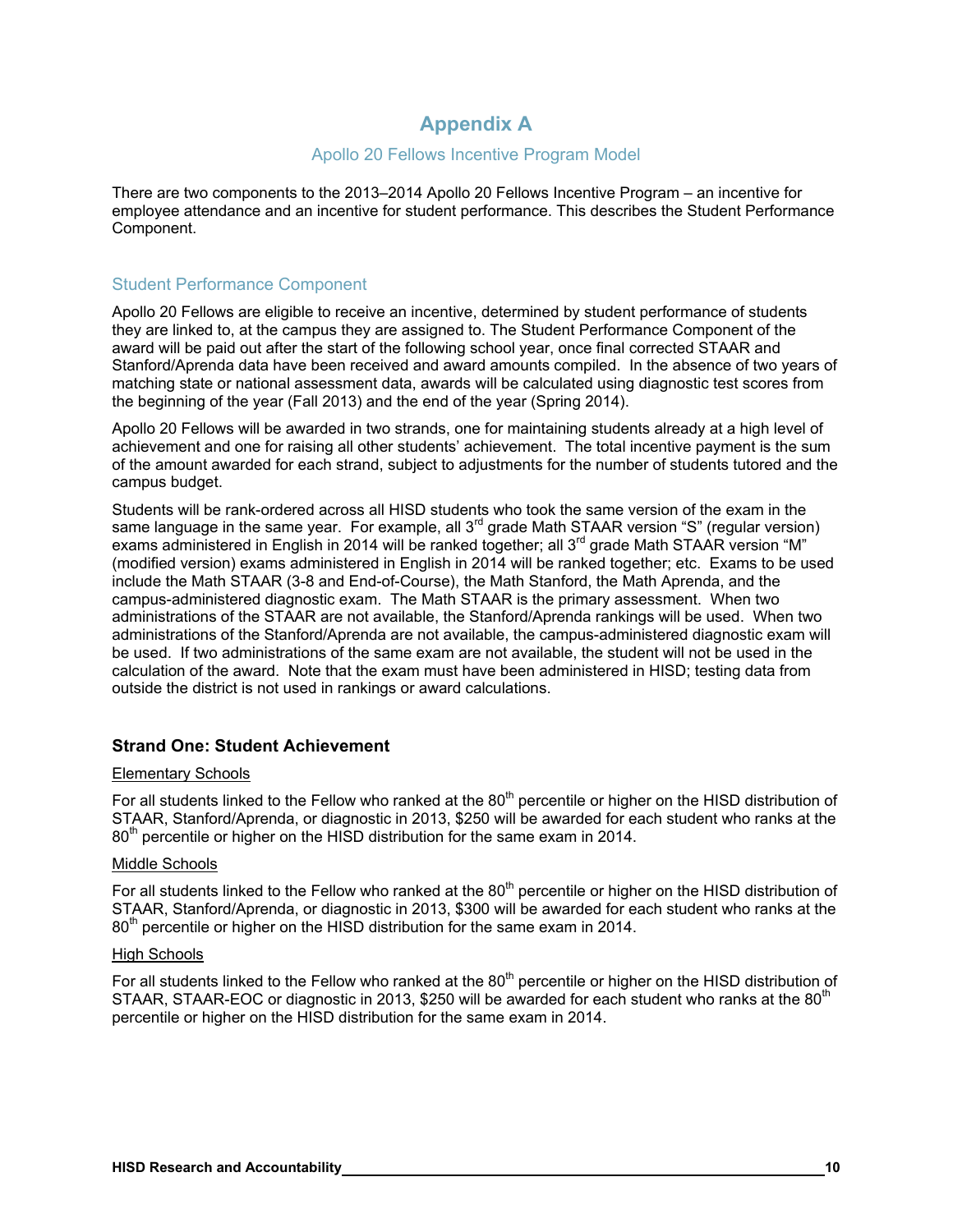#### **Strand Two: Student Improvement**

#### Elementary Schools

For all students linked to the Fellow who ranked below the 80<sup>th</sup> percentile on the HISD distribution of STAAR, Stanford/Aprenda, or diagnostic in 2013, \$25 will be awarded for each percentile point increase on the HISD distribution for the same exam in 2014.

#### Middle Schools

For all students linked to the Fellow who ranked below the 80<sup>th</sup> percentile on the HISD distribution of STAAR, Stanford/Aprenda, or diagnostic in 2013, \$30 will be awarded for each percentile point increase on the HISD distribution for the same exam in 2014.

#### High Schools

For all students linked to the Fellow who ranked below the 80<sup>th</sup> percentile on the HISD distribution of STAAR, STAAR-EOC, or diagnostic in 2013, \$25 will be awarded for each percentile point increase on the HISD distribution for the same exam in 2014.

#### **Adjustments for Number of Students**

In the event that a Fellow has more students linked to him/her than is possible within a three-to-one ratio, an adjustment will be made to that Fellow's total incentive payment.

If the total number of students used for award calculation linked to a Fellow exceeds the maximum linkages for that school's schedule, then the Fellow's earned student performance incentive will be adjusted according to the following formula:

 $E_{\text{adj}} = (E/T) * M$ 

Where:

 $E_{\text{adi}}$  = Fellow Earned Student Performance Incentive adjusted for number of student linkages

E = Fellow Earned Student Performance Incentive (sum of Strands 1 and 2)

T = Total number of students used in award calculation

M = Maximum number of student linkages possible in a 3-to-1 ratio, as defined by the Apollo 20 program

#### **Adjustments for Campus Budget**

Each Apollo 20 campus has an established budget for this component of the Apollo 20 Fellows Incentive Program, which is \$3,500 per Fellow multiplied by the number of Fellows assigned to that campus. The maximum amount that can be awarded to all Fellows at each campus is limited to this budgeted amount.

If the total amount awarded to all Fellows at a campus exceeds the campus budget, then each Fellow's incentive payments will be pro-rated according to the following formula:

 $IP = (E_{adi}/S) * (Campus Budget)$ 

Where:

IP = Fellow Incentive Payment

 $E_{\text{adi}}$  = Fellow Earned Student Performance Incentive adjusted for number of students

S = sum of all Fellows' Earned Student Performance Incentives at Campus X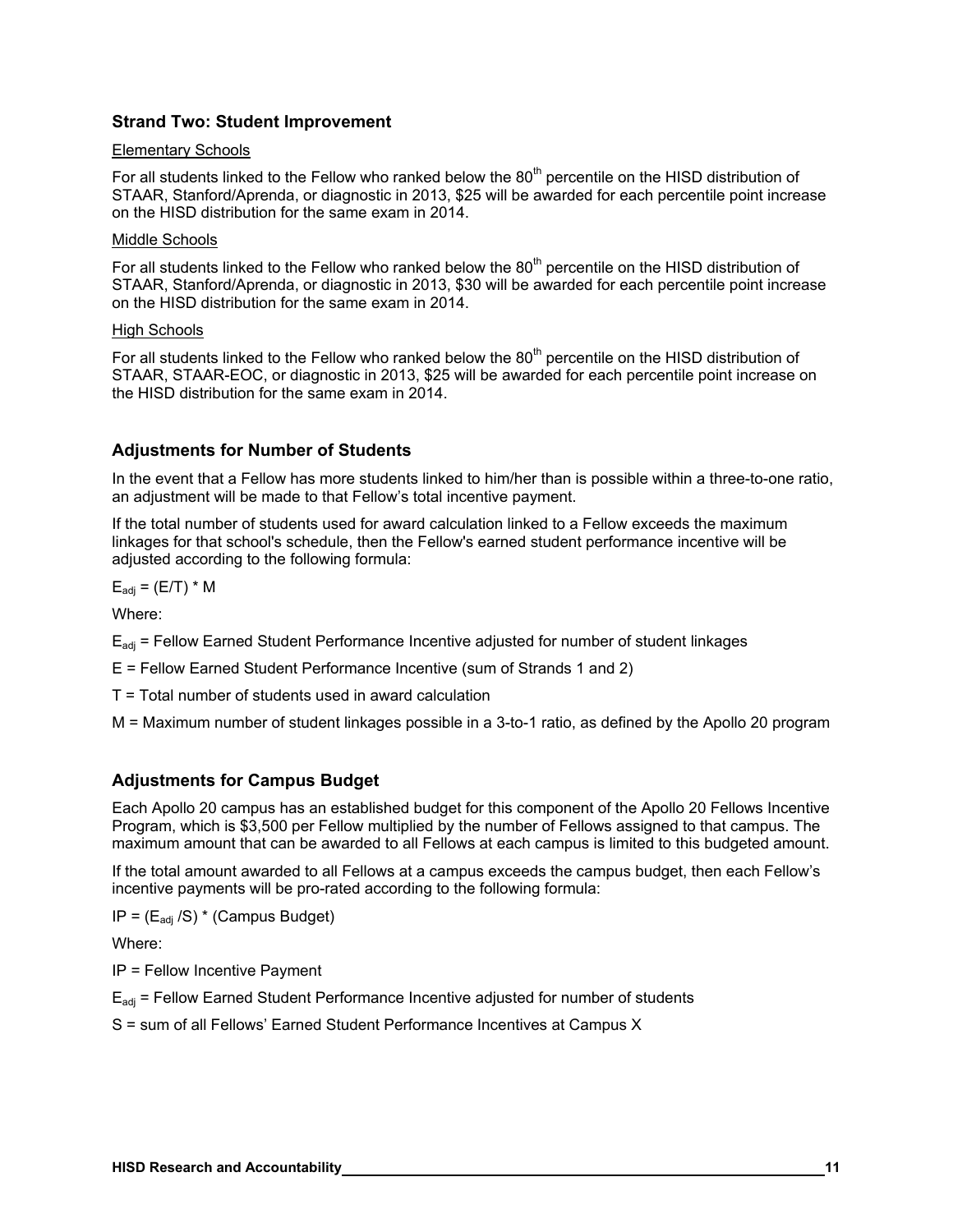# **Appendix B**

### Apollo 20 Fellows Incentive Program Eligibility Document

There are two components to the 2013–2014 Apollo and Priority School Fellows Incentive Program – an incentive for employee attendance and an incentive for student performance. To be eligible for the program, an HISD employee must meet General Eligibility Requirements and separate requirements pertaining to each of the two components.

#### General Eligibility Requirements

To be eligible to participate in the 2013–2014 Apollo and Priority School Fellows Incentive Program, an HISD employee must meet all of the following general eligibility requirements.

- 1. Employee must have a job/record position assigned to one of campuses designated as an Apollo or Priority School during the 2013–2014 school year.
- 2. Employee must have a job classification as a Sr. Academic Tutor Apollo or Sr. Academic Tutor Priority School.
- 3. Employee must be in a full-time position.

#### Eligibility Requirements: Employee Attendance Component

To be eligible to participate in the Employee Attendance Component of the 2013–2014 Apollo and Priority School Fellows Incentive Program, an HISD employee must meet the following additional requirements.

- 1. Employee must be employed as of the 16<sup>th</sup> day of a given month (starting with August 16, 2013 and ending with May 16, 2014) in order to receive the attendance incentive installment ascribed to that month. Incentive payment installments will be dispensed according to the HISD 2013– 2014 Pay Day Schedule for Tutor Attendance Pay. If the  $16<sup>th</sup>$  falls on a weekend or holiday, the next day of the duty schedule will be considered the  $16<sup>th</sup>$ .
- 2. The following types of leave will be held harmless and not count as days absent: funeral leave (not charged to an employee's leave bank) as defined by policy, military leave, family medical leave, assault leave, jury duty, holidays/unscheduled duty days, religious holidays, compensatory time, and authorized off-campus duty. Sick days and personal leave taken for any reason are considered absences. Family medical leave, military leave and assault leave must be authorized through Human Resources during the school year in which the leave occurs.

#### Eligibility Requirements: Student Performance Component

To be eligible to participate in the Student Performance Component of the 2013–2014 Apollo and Priority School Fellows Incentive Program, an HISD employee must meet all of the following additional requirements.

- 1. The employee's first day of employment as a Sr. Academic Tutor Apollo or Sr. Academic Tutor Priority School must be no later than October 25, 2013.
- 2. Employee must be continuously employed as a Sr. Academic Tutor Apollo or Sr. Academic Tutor – Priority School through the last day of the duty schedule, May 29, 2014.
- 3. An employee who takes a leave of absence during the eligibility period (e.g., temporary disability, but not family medical leave) is not eligible to participate.
- 4. Employee cannot be absent for more than 8 instructional days (64.00 hours) during the "instructional school year", starting with October 25, 2013. The following types of leave will be held harmless and not count as days absent: funeral leave (not charged to an employee's leave bank)as defined by policy, military leave, family medical leave, assault leave, jury duty, holidays/unscheduled duty days, religious holidays, compensatory time, and authorized offcampus duty. Sick days and personal leave taken for any reason are considered absences. Family medical leave, military leave and assault leave must be authorized through Human Resources during the school year in which the leave occurs.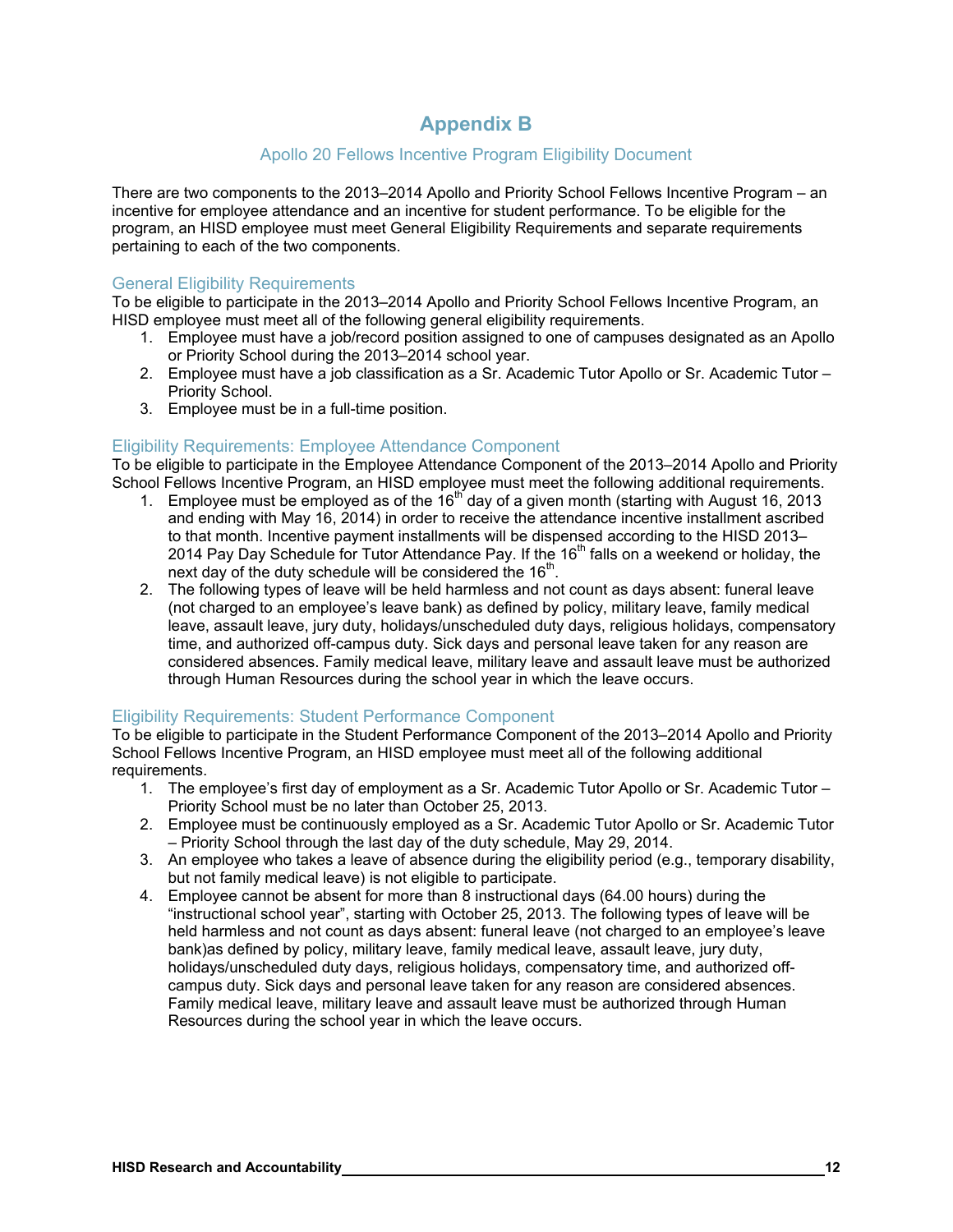#### Additional Student Performance Component Payout Rules

The Student Performance Component of the Apollo and Priority School Fellows Incentive Program will be calculated on the basis of the HISD board-approved model. Certain situations require the adoption of the following award calculation rules in order to apply this incentive program model appropriately.

- 1. In the event that an Apollo or Priority School Fellow transfers from one Apollo or Priority School campus to another Apollo or Priority School campus during the eligibility period, and remains in that job classification, their student performance incentive component will be determined by employee's location at the date designated for student-tutor linkage. If a transfer is made to a non-Apollo or non-Priority School campus, the employee is no longer eligible.
- 2. If an employee meets all of the eligibility requirements for an incentive payment and then resigns or retires from the district after the end of the duty schedule but prior to the payout of the incentive, the employee is still eligible for the award. It is incumbent upon the employee to provide the district with correct forwarding information so that the incentive payment can be processed*.*
- 3. An employee who remains with the district after the duty schedule end date must be in good standing at the time of payment. Therefore, an employee under investigation or reassigned pending investigation is not eligible for an Apollo and Priority School Fellows Incentive Program payment until he or she is cleared of any allegation. If the investigation is concluded with a confirmation of inappropriate employee behavior, the employee is not eligible to receive an Apollo and Priority School Fellows Incentive Program payment. Additionally, employees who retire in lieu of termination or resign in lieu of termination are not eligible to receive an Apollo and Priority School Fellows Incentive Program payment.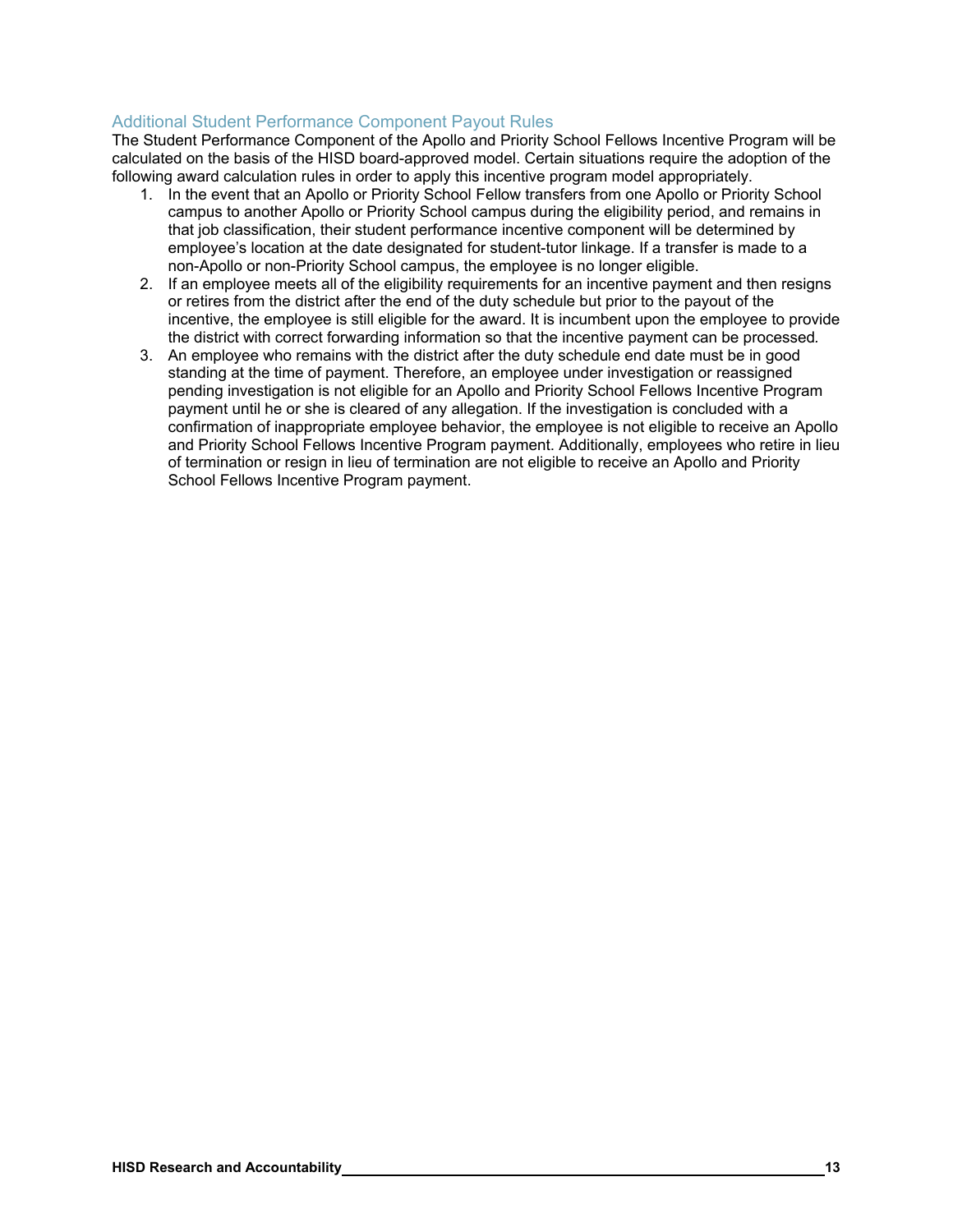# **Appendix C**

#### 2012-2013 Apollo 20 Principals, School Support Officers and Academic Program Managers Incentive Payment Model

There are three strands of the 2013–2014 Apollo and Apollo-Like Principals, School Support Officers, and Academic Program Managers Incentive Payment Model, with each strand accounting for one-third of the total incentive payment.\*

For each campus, a specific target level is established in each strand metric for the 2013–2014 school year. Target levels for strands 1 and 3 for middle and high school are based on targets established when the program was first implemented in 2010–2011. Target levels for strand 2 for middle and high schools are based on recommendations from EdLabs. These target levels were a revision from the original targets for strand 2, prompted by the transition of state assessments from TAKS to STAAR. Target levels for elementary schools are based on the original targets set when the elementary program was first implemented in 2011–2012.

If the 2013–2014 target level is met or exceeded, the principal has the potential to receive the maximum amount for that strand. If the target is not met, for every strand, principals are able to receive pro-rated amounts for achieving progress towards the goal, based on a linear calculation method according to the following formula:

IP = M \* ((A1314-A1213) / (T1314-A1213))

Where:

IP = Incentive Pay for Strand or Strand Component M = Maximum Incentive Pay Amount for Strand or Strand Component A1314 = Actual Level for 2013–2014 at Campus X A1213 = Actual Level for 2012–2013 at Campus X T1314 = Target Level for 2013–2014 at Campus X

All above calculations will be rounded to the nearest tenth prior to determining the award.

If A1314 >= T1314, the principal receives the maximum amount for that strand or strand component.

\*An exception will be made for former North Forest campuses that do not have the data necessary for award calculations. Specifically, North Forest High School and Forest Brook Middle School's total award will be based on strands 1 and 2 only, with each strand accounting for one-half of the total incentive payment. These strands are calculated separately and summed to arrive at the total incentive payment. The maximum incentive payment is \$30,000 for high school principals, \$20,000 for middle school principals, \$10,000 for elementary school principals, \$15,000 for school support officers, and \$4,500 for academic program managers.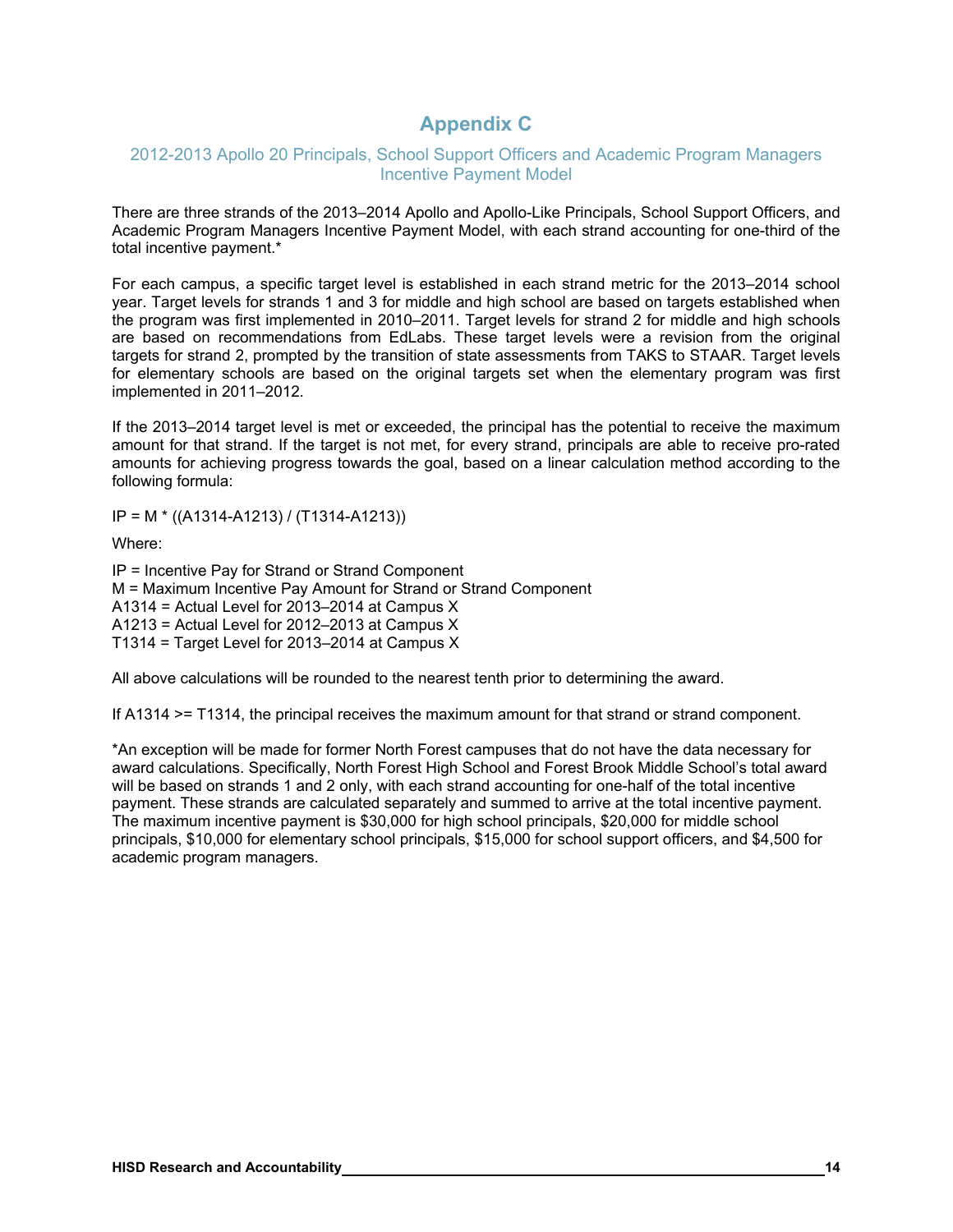#### **Strand One: Student Attendance**

**Maximum Incentive Pay Amounts High School Principals = \$10,000 Middle School Principals = \$6,667 Elementary School Principals = \$3,333 School Support Officers = \$5,000 Academic Program Managers = \$1,500**

For this strand, high schools, middle schools and elementary schools have the same criterion. Principals who meet or exceed their specific campus target level—based on a student attendance criterion common to all schools—are eligible to receive the maximum incentive. In determining these awards, performance calculated to the hundredths will be rounded to the nearest tenths.

Values for school improvement officers and academic program managers will be calculated as the straight average of each campus at their level of the actual change in performance (A1314−A1213) divided by the expected change in performance (T1314−A1213).

#### **Common Criterion 2013–2014 Attendance Rate (PEIMS)**

Targets are set so all Apollo and Apollo-like schools would meet the goal set for their school level at the beginning of the program. These goals are 95% for high school, 97% for middle school, and 98% for elementary school.

**Strand Two: Student Achievement** 

**Maximum Incentive Pay Amounts High School Principals = \$10,000 Middle School Principals = \$6,667 Elementary School Principals = \$3,333 School Support Officers = \$5,000 Academic Program Managers = \$1,500**

Principals who meet or exceed their specific campus target—based on a standard student achievement criterion common to all schools of their level—are eligible to receive the maximum incentive pay. For this strand, high schools have different criteria than middle schools and elementary schools, based on subjects and grades in which specific assessments are given.

- High school principals will earn \$10,000 if their campus target is met.
- Middle school principals will earn \$6,667 if their campus target is met.
- Elementary school principals will earn \$3,333 if their target is met.

In determining these awards, performance calculated to the tenths will be rounded to the nearest whole number.

Values for school improvement officers and academic program managers will be calculated as the straight average of each campus at their level of the actual change in performance (A1213−A1112) divided by the expected change in performance (T1213−A1112), subject by subject. Awards will be determined separately for each subject and summed, with maximum amounts for each subject calculated as the overall maximum divided by the number of subjects within the school level that applies.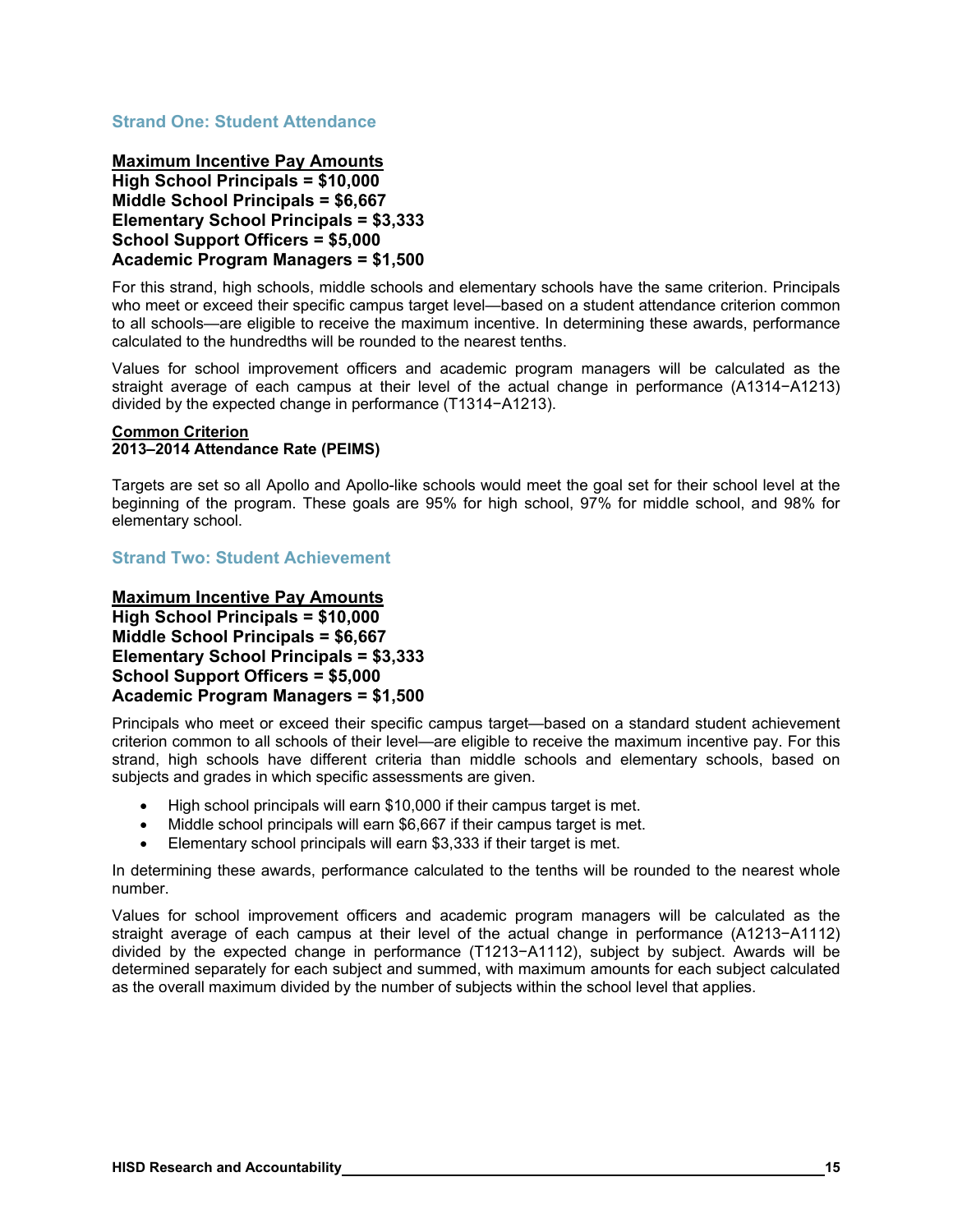#### **High Schools**

#### **Common Criteria HISD STAAR-EOC Percent Satisfactory**

For high schools, the target is an increase of 15 percentage points in percent satisfactory on the STAAR-EOCs for math (see Index I from accountability data table). For North Forest High School, data used for award calculation will be based only on the students currently enrolled on campus, where the baseline 2012−2013 data will be created using 2013−2014 students and 2012−2013 test data.

#### **Middle and Elementary Schools**

#### **Common Criteria HISD STAAR Percent Satisfactory**

For all grades, the target is an increase of 15 percentage points in percent satisfactory on STAAR math. The accountability subset of students based on the fall PEIMS snapshot will be used in the calculations (see Index I from accountability data table). For Forest Brook Middle School, data used for award calculation will be based only on the students currently enrolled on campus, where the baseline 2012−2013 data will be created using 2013−2014 students and 2012−2013 test data.

**Strand Three: Student Grade Level Performance or Graduation/Promotion** 

**Maximum Incentive Pay Amounts High School Principals = \$10,000 Middle School Principals = \$6,667 Elementary School Principals = \$3,333 School Support Officers = \$5,000 Academic Program Managers = \$1,500** 

Principals who meet or exceed their specific campus target goals—based on student grade level performance for middle schools and elementary schools and based on student graduation and promotion for high schools—are eligible to receive the incentive. For this strand, each criterion has two components. For all principals, one-half of their strand award will be based on meeting the target goal for each criteria. Their total payment for this strand will be the sum of their award for each component. In determining these awards, performance will be rounded to the nearest whole number (for on-grade level) and to the nearest whole tenths (for graduation and promotion rates).\*

Values for school improvement officers and academic program managers will be calculated as the straight average of each campus at their level of the actual change in performance (A1314−A1213) divided by the expected change in performance (T1314−A1213), separately for each criterion. One-half of their strand award will be based on meeting the target goal for each criterion. North Forest High School and Forest Brook Middle School will not be included in the award calculation (see below); the award for Strand 3 is based on those campuses with data only.

\*An exception will be made for North Forest High School and Forest Brook Middle School. Since there is no previous year data for these two former North Forest campuses, the award calculation for the principals from these 2 campuses will not include Strand 3; their award will be based on results from Strands 1 and 2 only with each strand accounting for 50% of their total award.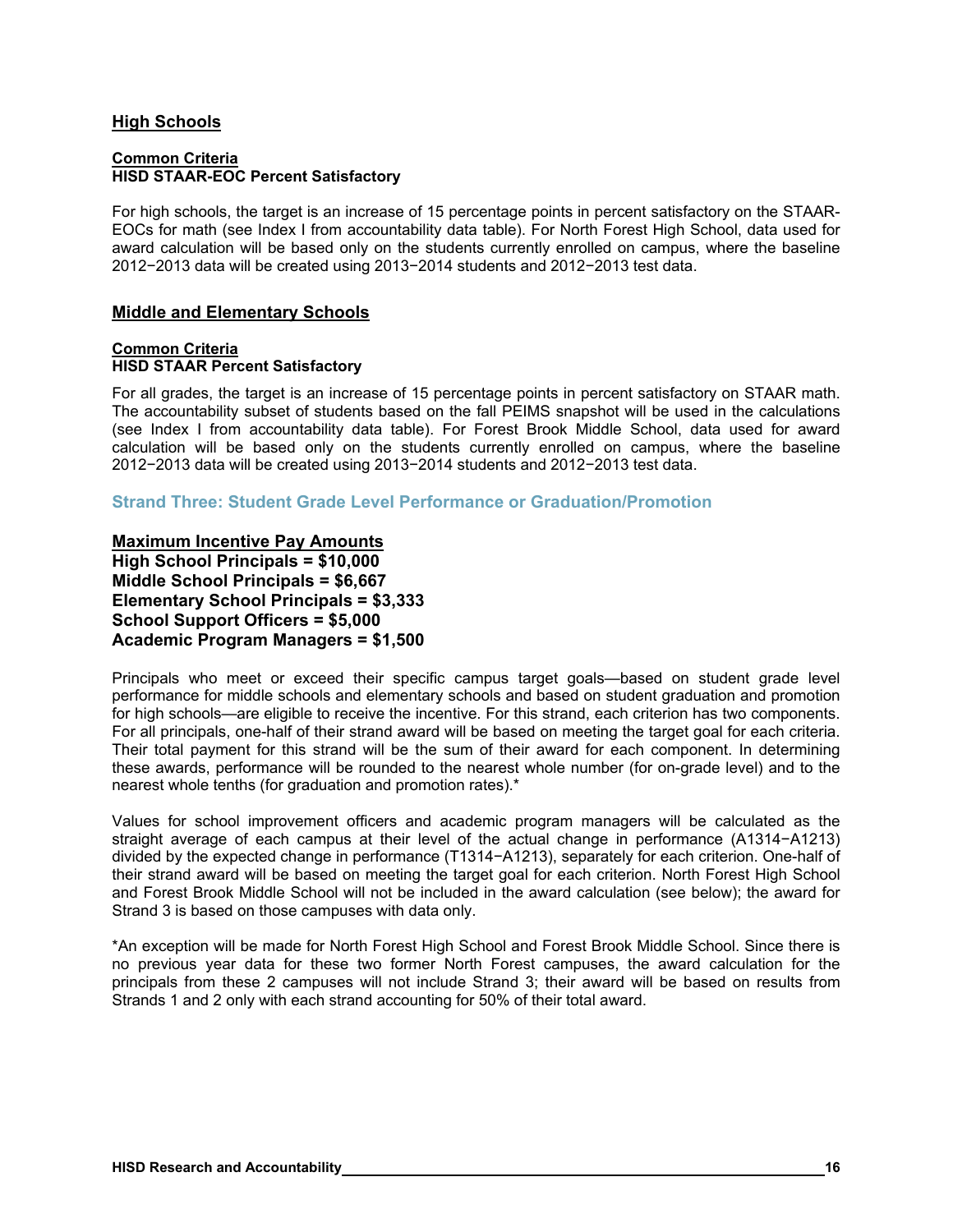#### **High Schools**

#### **Common Criteria**

#### **2013–2014 12th Grade Graduation Rate**

Percent of total graduates including summer graduates, divided by 12th grade ADA cumulative enrollment.

#### **2013–2014 9th−11th Grade Promotion Rate**

Percent of students promoted from grades 9, 10 and 11 combined in fall 2014 divided by enrollment for grades 9, 10 and 11 combined during the 2013–2014 school year.

For each criterion, the target for 2013–2014 is set at the goal of 100%.

#### **Middle Schools**

#### **Common Criteria**

#### **Student Grade Level Performance: Reading**

Grade level performance is defined as the percent of students at or above the 50th National Percentile Rank (NPR) on 2014 Stanford Reading for all grades combined. The accountability subset of students based on the fall PEIMS snapshot will be used in the calculations.

#### **Student Grade Level Performance: Math**

Grade level performance is defined as the percent of students at or above the 50th National Percentile Rank (NPR) on 2014 Stanford Math for all grades combined. The accountability subset of students based on the fall PEIMS snapshot will be used in the calculations.

All students meeting credit and curriculum requirements applicable to students in general education will be included.

For each criterion, the target for 2013–2014 is set at the goal of 100%.

#### **Elementary Schools**

#### **Common Criteria**

#### **Student Grade Level Performance: Reading**

Grade level performance is defined as the percent of students at or above the 50th National Percentile Rank (NPR) on 2014 Stanford/Aprenda Reading for all grades combined. The accountability subset of students based on the fall PEIMS snapshot will be used in the calculations.

#### **Student Grade Level Performance: Math**

Grade level performance is defined as the percent of students at or above the 50th National Percentile Rank (NPR) on 2014 Stanford/Aprenda Math for all grades combined. The accountability subset of students based on the fall PEIMS snapshot will be used in the calculations.

All students meeting credit and curriculum requirements applicable to students in general education will be included.

For each criterion, the target for 2013–2014 is set at 100%.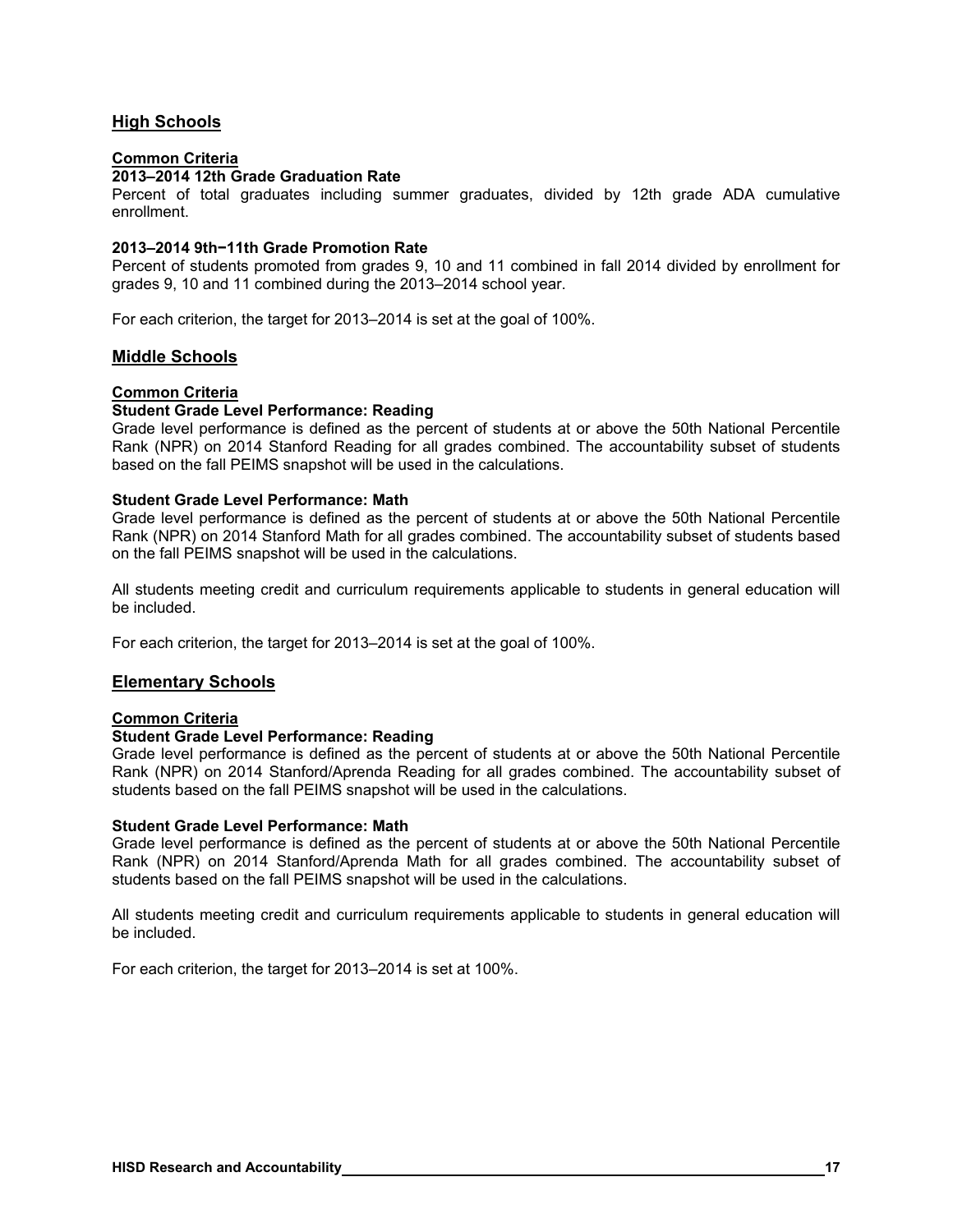# **Appendix D**

# Apollo 20 Payout Report Tables

|                         |                                                                | Table 1b. Summary of Apollo 20 Fellows Attendance Incentives, 2013-2014 |          |               |                |                |              |
|-------------------------|----------------------------------------------------------------|-------------------------------------------------------------------------|----------|---------------|----------------|----------------|--------------|
| <b>School</b>           | #<br><b>Fellows</b><br><b>Allotted</b><br>per<br><b>Campus</b> | # Fellows<br><b>Receiving</b><br><b>Attendance</b><br><b>Incentives</b> | Mean     | <b>Median</b> | <b>Minimum</b> | <b>Maximum</b> | <b>Total</b> |
| Furr                    | 16                                                             | 18                                                                      | \$791.67 | \$750.00      | \$150.00       | \$1,200.00     | \$14,250.00  |
| Jones                   | 9                                                              | 8                                                                       | \$712.50 | \$600.00      | \$150.00       | \$1,350.00     | \$5,700.00   |
| Kashmere                | 9                                                              | $\boldsymbol{9}$                                                        | \$733.33 | \$750.00      | \$150.00       | \$1,050.00     | \$6,600.00   |
| Lee                     | 23                                                             | 23                                                                      | \$554.35 | \$450.00      | \$150.00       | \$1,500.00     | \$12,750.00  |
| North Forest            | 18                                                             | 20                                                                      | \$397.50 | \$300.00      | \$150.00       | \$1,050.00     | \$7,950.00   |
| Sharpstown              | 25                                                             | 26                                                                      | \$634.62 | \$600.00      | \$150.00       | \$1,500.00     | \$16,500.00  |
| Waltrip                 | 27                                                             | 27                                                                      | \$516.67 | \$450.00      | \$150.00       | \$1,350.00     | \$13,950.00  |
| Wheatley                | 12                                                             | $\overline{7}$                                                          | \$407.14 | \$450.00      | \$150.00       | \$750.00       | \$2,850.00   |
| Worthing                | 13                                                             | 13                                                                      | \$923.08 | \$900.00      | \$450.00       | \$1,350.00     | \$12,000.00  |
| <b>High</b>             | 152                                                            | 151                                                                     | \$612.91 | \$600.00      | \$150.00       | \$1,500.00     | \$92,550.00  |
| <b>Attucks</b>          | 9                                                              | 9                                                                       | \$550.00 | \$450.00      | \$150.00       | \$1,050.00     | \$4,950.00   |
| Cullen                  | 12                                                             | 14                                                                      | \$942.86 | \$1,050.00    | \$300.00       | \$1,500.00     | \$13,200.00  |
| Deady                   | 16                                                             | 17                                                                      | \$591.18 | \$600.00      | \$150.00       | \$1,350.00     | \$10,050.00  |
| Dowling                 | 19                                                             | 23                                                                      | \$554.35 | \$450.00      | \$150.00       | \$1,350.00     | \$12,750.00  |
| Fondren                 | 15                                                             | 18                                                                      | \$641.67 | \$675.00      | \$150.00       | \$1,500.00     | \$11,550.00  |
| <b>Forest Brook</b>     | 20                                                             | 18                                                                      | \$645.42 | \$750.00      | \$73.50        | \$1,200.00     | \$11,617.50  |
| Holland                 | 13                                                             | 13                                                                      | \$692.31 | \$600.00      | \$150.00       | \$1,350.00     | \$9,000.00   |
| Key                     | 14                                                             | 15                                                                      | \$780.00 | \$750.00      | \$150.00       | \$1,500.00     | \$11,700.00  |
| <b>Middle</b>           | 118                                                            | 127                                                                     | \$667.85 | \$600.00      | \$73.50        | \$1,500.00     | \$84,817.50  |
| Blackshear              | 3                                                              | $\overline{2}$                                                          | \$450.00 | \$450.00      | \$150.00       | \$750.00       | \$900.00     |
| Davila                  | 4                                                              | 3                                                                       | \$650.00 | \$600.00      | \$450.00       | \$900.00       | \$1,950.00   |
| <b>Highland Heights</b> | 5                                                              | 5                                                                       | \$360.00 | \$300.00      | \$150.00       | \$600.00       | \$1,800.00   |
| Isaacs                  | 3                                                              | 4                                                                       | \$337.50 | \$300.00      | \$150.00       | \$600.00       | \$1,350.00   |
| Kelso                   | $\overline{\mathbf{4}}$                                        | 5                                                                       | \$420.00 | \$150.00      | \$150.00       | \$1,200.00     | \$2,100.00   |
| Robinson                | 5                                                              | 5                                                                       | \$960.00 | \$1,200.00    | \$150.00       | \$1,500.00     | \$4,800.00   |
| Scarborough             | $\overline{7}$                                                 | $\overline{7}$                                                          | \$771.43 | \$750.00      | \$150.00       | \$1,200.00     | \$5,400.00   |
| Tinsley                 | 8                                                              | 8                                                                       | \$450.00 | \$450.00      | \$150.00       | \$1,050.00     | \$3,600.00   |
| <b>Walnut Bend</b>      | $\bf 8$                                                        | 5                                                                       | \$840.00 | \$900.00      | \$150.00       | \$1,200.00     | \$4,200.00   |
| Young                   | 3                                                              | $\overline{2}$                                                          | \$450.00 | \$450.00      | \$150.00       | \$750.00       | \$900.00     |
| <b>Elementary</b>       | 50                                                             | 46                                                                      | \$586.96 | \$450.00      | \$150.00       | \$1,500.00     | \$27,000.00  |
| <b>TOTAL</b>            | 320                                                            | 324                                                                     | \$630.76 | \$600.00      | \$73.50        | \$1,500.00     | \$204,367.50 |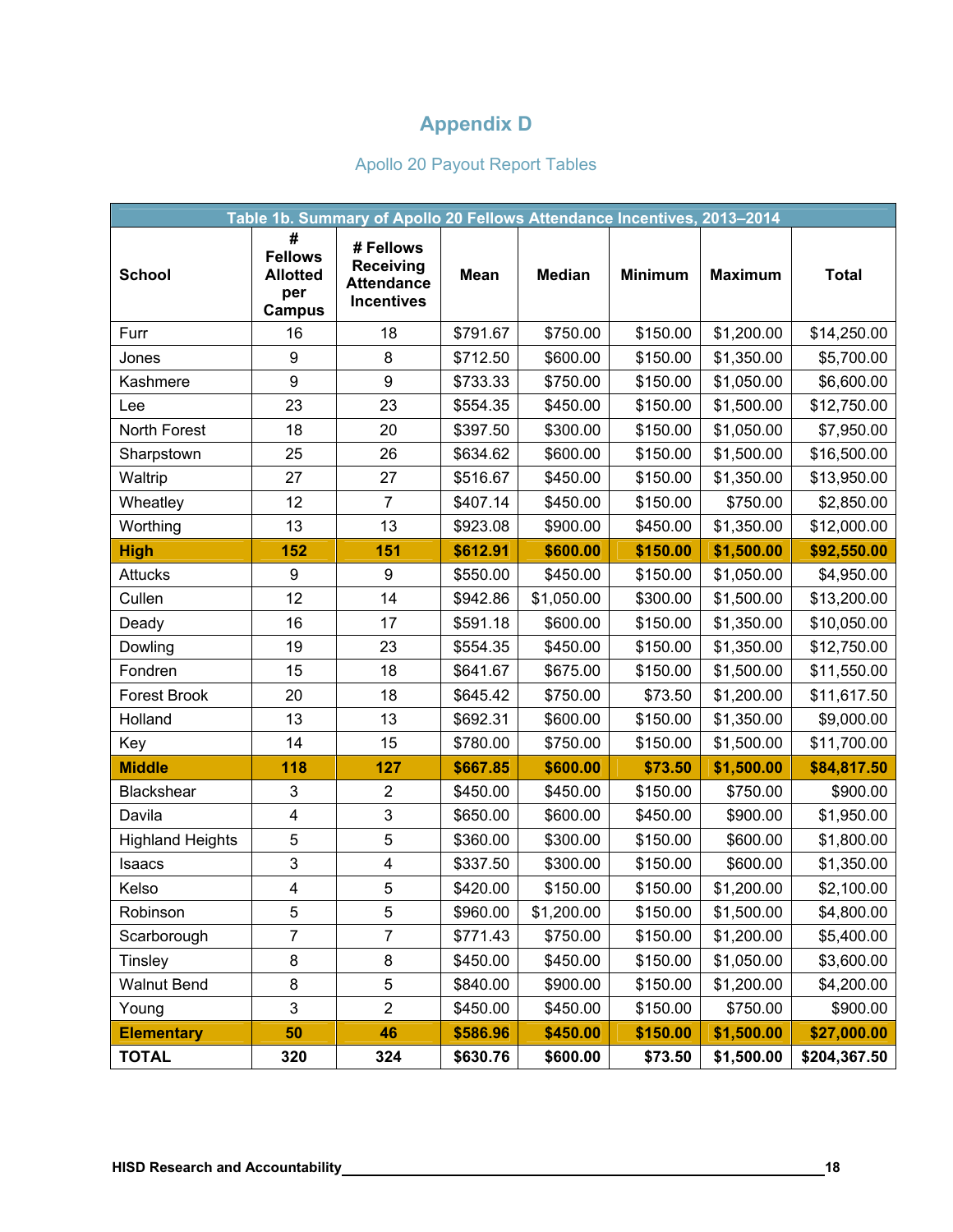### Apollo 20 Payout Report Tables

|                     |                                                |                                       | Table 2b. Summary of Apollo 20 Fellows Student Performance Adjusted Awards, 2013-2014 |               |                |                |                |
|---------------------|------------------------------------------------|---------------------------------------|---------------------------------------------------------------------------------------|---------------|----------------|----------------|----------------|
| <b>School</b>       | # Fellows<br>with<br>Linked<br><b>Students</b> | #<br><b>Fellows</b><br><b>Awarded</b> | <b>Mean</b>                                                                           | <b>Median</b> | <b>Minimum</b> | <b>Maximum</b> | Total*         |
| Furr                | 7                                              | 7                                     | \$4,903.57                                                                            | \$4,450.00    | \$2,650.00     | \$8,350.00     | \$34,325.00    |
| Jones               | 6                                              | $\overline{6}$                        | \$4,537.50                                                                            | \$4,075.00    | \$1,900.00     | \$9,825.00     | \$27,225.00    |
| Kashmere            | $\overline{8}$                                 | $\overline{6}$                        | \$3,837.50                                                                            | \$3,687.50    | \$1,825.00     | \$5,650.00     | \$23,025.00    |
| Lee                 | 18                                             | 13                                    | \$6,703.34                                                                            | \$6,275.00    | \$4,600.00     | \$10,025.00    | \$87,143.48    |
| North Forest        | 5                                              | 3                                     | \$6,766.67                                                                            | \$6,925.00    | \$2,850.00     | \$10,525.00    | \$20,300.00    |
| Sharpstown          | 20                                             | 17                                    | \$6,807.41                                                                            | \$6,664.11    | \$1,775.00     | \$14,352.63    | \$115,725.91   |
| Waltrip             | 19                                             | 16                                    | \$4,544.64                                                                            | \$4,544.64    | \$1,450.00     | \$7,300.00     | \$72,714.29    |
| Wheatley            | $\overline{\mathbf{4}}$                        | $\overline{\mathbf{4}}$               | \$5,668.75                                                                            | \$5,412.50    | \$3,400.00     | \$8,450.00     | \$22,675.00    |
| Worthing            | $\overline{9}$                                 | 8                                     | \$4,115.63                                                                            | \$4,237.50    | \$2,375.00     | \$6,175.00     | \$32,925.00    |
| <b>High</b>         | 96                                             | 80                                    | \$5,450.73                                                                            | \$5,075.00    | \$1,450.00     | \$14,352.63    | \$436,058.68   |
| <b>Attucks</b>      | 8                                              | $\overline{7}$                        | \$5,155.71                                                                            | \$5,280.00    | \$2,310.00     | \$8,190.00     | \$36,090.00    |
| Cullen              | 9                                              | 8                                     | \$5,760.00                                                                            | \$5,280.00    | \$2,280.00     | \$10,140.00    | \$46,080.00    |
| Deady               | 13                                             | 12                                    | \$6,666.67                                                                            | \$6,748.50    | \$4,611.03     | \$9,856.08     | \$80,000.00    |
| Dowling             | 13                                             | 11                                    | \$5,361.82                                                                            | \$5,220.00    | \$3,030.00     | \$8,820.00     | \$58,980.00    |
| Fondren             | 15                                             | $\overline{7}$                        | \$3,518.57                                                                            | \$3,000.00    | \$1,560.00     | \$6,720.00     | \$24,630.00    |
| <b>Forest Brook</b> | 19                                             | 15                                    | \$2,847.54                                                                            | \$2,220.00    | \$900.00       | \$7,290.00     | \$42,713.14    |
| Holland             | 10                                             | 8                                     | \$8,125.00                                                                            | \$8,062.47    | \$5,443.64     | \$12,505.66    | \$65,000.00    |
| Key                 | 13                                             | 11                                    | \$6,363.64                                                                            | \$6,483.97    | \$3,115.67     | \$8,645.29     | \$70,000.00    |
| <b>Middle</b>       | 100                                            | 79                                    | \$5,360.67                                                                            | \$5,280.00    | \$900.00       | \$12,505.66    | \$423,493.14   |
| <b>Blackshear</b>   | $\mathbf{3}$                                   | $\sqrt{3}$                            | \$2,708.33                                                                            | \$2,450.00    | \$1,775.00     | \$3,900.00     | \$8,125.00     |
| Davila              | $\overline{3}$                                 | $\overline{2}$                        | \$650.00                                                                              | \$650.00      | \$225.00       | \$1,075.00     | \$1,300.00     |
| Frost               | $\overline{\mathbf{4}}$                        | $\overline{2}$                        | \$10,000.00                                                                           | \$10,000.00   | \$9,753.36     | \$10,246.64    | \$20,000.00    |
| Highland<br>Heights | $\overline{5}$                                 | $\overline{\mathbf{4}}$               | \$2,181.25                                                                            | \$1,562.50    | \$1,175.00     | \$4,425.00     | \$8,725.00     |
| Isaacs              | $\overline{2}$                                 | $\overline{1}$                        | \$3,050.00                                                                            | \$3,050.00    | \$3,050.00     | \$3,050.00     | \$3,050.00     |
| Kelso               | $\overline{5}$                                 | $\overline{4}$                        | \$5,000.00                                                                            | \$5,294.12    | \$2,909.09     | \$6,502.67     | \$20,000.00    |
| Robinson            | 5                                              | $\overline{5}$                        | \$5,000.00                                                                            | \$4,957.31    | \$2,490.51     | \$8,325.43     | \$25,000.00    |
| Scarborough         | 6                                              | $\overline{\mathbf{4}}$               | \$4,425.00                                                                            | \$4,575.00    | \$3,475.00     | \$5,075.00     | \$17,700.00    |
| Tinsley             | 6                                              | $\overline{4}$                        | \$7,181.25                                                                            | \$7,125.00    | \$5,150.00     | \$9,325.00     | \$28,725.00    |
| <b>Walnut Bend</b>  | 5                                              | $\overline{\mathbf{4}}$               | \$4,512.50                                                                            | \$4,762.50    | \$2,200.00     | \$6,325.00     | \$18,050.00    |
| Young               | $\overline{2}$                                 | $\overline{2}$                        | \$5,600.00                                                                            | \$5,600.00    | \$5,200.00     | \$6,000.00     | \$11,200.00    |
| <b>Elementary</b>   | 46                                             | 35                                    | \$4,625.00                                                                            | \$4,957.31    | \$225.00       | \$10,246.64    | \$161,875.00   |
| <b>TOTAL</b>        | 242                                            | 194                                   | \$5,265.09                                                                            | \$5,075.00    | \$225.00       | \$14,352.63    | \$1,021,426.82 |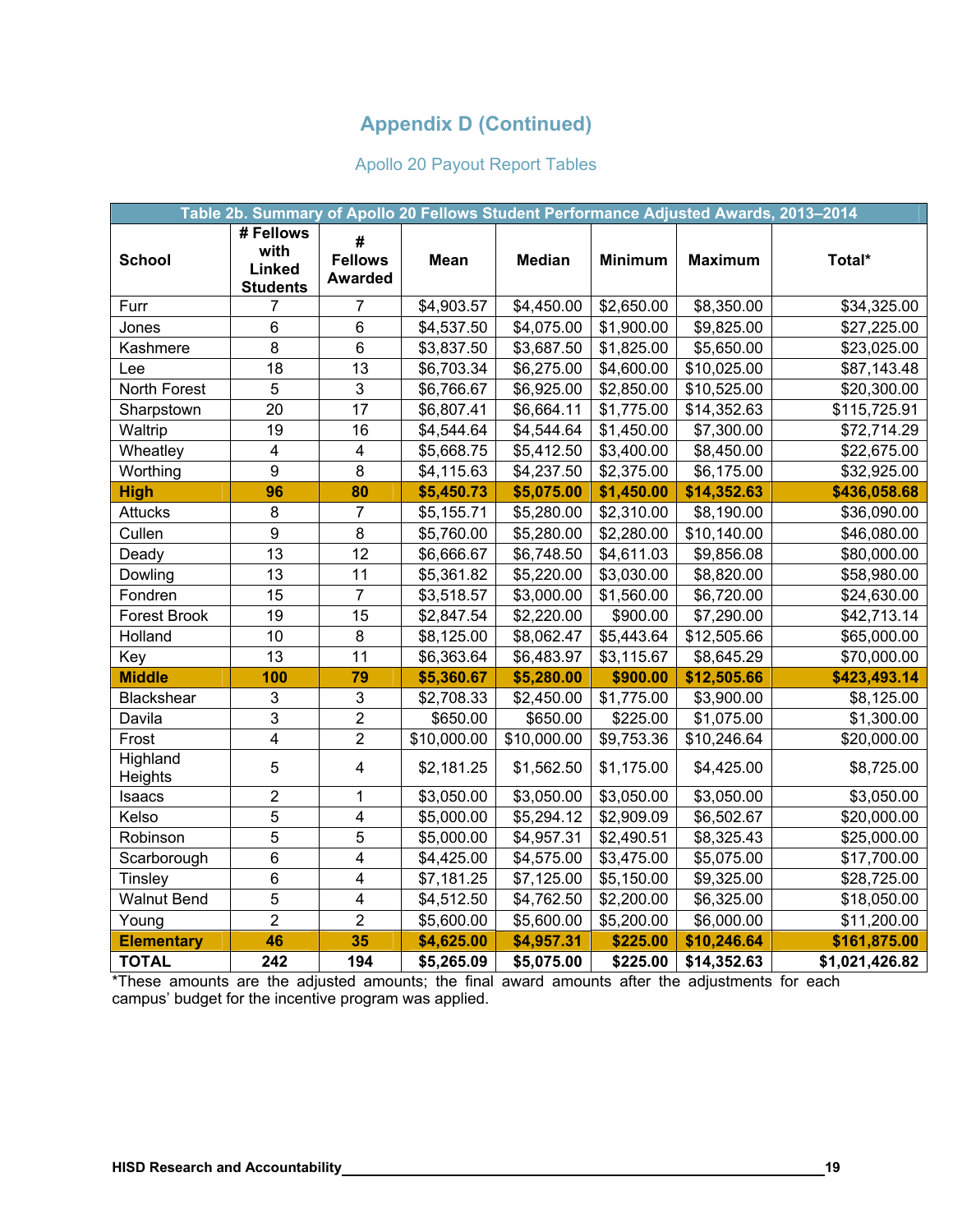# Apollo 20 Payout Report Tables

| Table 2c. Summary of Apollo 20 Fellows Student Performance Adjusted Awards, 2012-2013 |                                                          |                                       |             |               |                |                |              |
|---------------------------------------------------------------------------------------|----------------------------------------------------------|---------------------------------------|-------------|---------------|----------------|----------------|--------------|
| <b>School</b>                                                                         | #<br><b>Fellows</b><br>with<br>Linked<br><b>Students</b> | #<br><b>Fellows</b><br><b>Awarded</b> | <b>Mean</b> | <b>Median</b> | <b>Minimum</b> | <b>Maximum</b> | Total*       |
| Jones                                                                                 | 14                                                       | 10                                    | \$3,875.00  | \$3,162.50    | \$725.00       | \$9,800.00     | \$38,750.00  |
| Kashmere                                                                              | 18                                                       | 10                                    | \$2,695.00  | \$2,912.50    | \$1,025.00     | \$3,975.00     | \$26,950.00  |
| Lee                                                                                   | 52                                                       | 27                                    | \$4,171.00  | \$4,125.00    | \$425.00       | \$8,500.00     | \$104,275.00 |
| Sharpstown                                                                            | 38                                                       | 24                                    | \$4,707.00  | \$4,601.00    | \$944.00       | \$9,200.00     | \$112,976.00 |
| <b>High</b>                                                                           | 122                                                      | 71                                    | \$3,985.00  | \$3,750.00    | \$725.00       | \$9,800.00     | \$282,951.00 |
| <b>Attucks</b>                                                                        | 17                                                       | 8                                     | \$4,404.00  | \$4,508.00    | \$1,320.00     | \$6,984.00     | \$35,233.00  |
| Ryan                                                                                  | 13                                                       | 5                                     | \$6,002.00  | \$6,818.00    | \$3,655.00     | \$7,145.00     | \$30,008.00  |
| Fondren                                                                               | 28                                                       | 18                                    | \$2,570.00  | \$2,685.00    | \$420.00       | \$4,650.00     | \$46,260.00  |
| Dowling Math                                                                          | 32                                                       | 19                                    | \$5,302.00  | \$4,943.00    | \$982.00       | \$11,509.00    | \$100,730.00 |
| Dowling Reading                                                                       | 17                                                       | 16                                    | \$3,329.00  | \$3,222.00    | \$747.00       | \$6,715.00     | \$53,270.00  |
| Key                                                                                   | 19                                                       | 15                                    | \$4,200.00  | \$4,080.00    | \$2,040.00     | \$6,332.00     | \$63,000.00  |
| <b>Middle</b>                                                                         | 126                                                      | 81                                    | \$4,056.00  | \$3,682.51    | \$420.00       | \$11,509.00    | \$328,501.00 |
| Blackshear                                                                            | 5                                                        | $\overline{\mathbf{4}}$               | \$2,155.00  | \$2,420.00    | \$880.00       | \$2,900.00     | \$8,620.00   |
| Davila                                                                                | $\overline{\mathbf{4}}$                                  | $\overline{2}$                        | \$6,188.00  | \$6,188.00    | \$5,600.00     | \$6,775.00     | \$12,375.00  |
| Frost                                                                                 | $\overline{\mathbf{4}}$                                  | 3                                     | \$3,500.00  | \$4,253.00    | \$1,901.00     | \$4,346.00     | \$10,500.00  |
| <b>Highland Heights</b>                                                               | 8                                                        | 1                                     | \$1,625.00  | \$1,625.00    | \$1,625.00     | \$1,625.00     | \$1,625.00   |
| Isaacs                                                                                | $\overline{\mathbf{4}}$                                  | $\overline{4}$                        | \$1,944.00  | \$1,375.00    | \$975.00       | \$4,050.00     | \$7,775.00   |
| Kelso                                                                                 | 9                                                        | 3                                     | \$586.00    | \$600.00      | \$300.00       | \$857.00       | \$1,757.00   |
| Robinson                                                                              | 8                                                        | $\overline{7}$                        | \$2,963.00  | \$3,650.00    | \$1,200.00     | \$7,175.00     | \$23,700.00  |
| Scarborough                                                                           | $\boldsymbol{9}$                                         | 6                                     | \$4,083.00  | \$4,082.00    | \$3,263.00     | \$5,140.00     | \$24,500.00  |
| <b>Tinsley</b>                                                                        | 8                                                        | 5                                     | \$3,188.00  | \$3,125.00    | \$2,400.00     | \$3,915.00     | \$15,940.00  |
| <b>Walnut Bend</b>                                                                    | 5                                                        | $\overline{\mathbf{4}}$               | \$4,375.00  | \$4,280.00    | \$3,151.00     | \$5,789.00     | \$17,500.00  |
| Young                                                                                 | $6\phantom{1}$                                           | $\overline{2}$                        | \$2,125.00  | \$2,125.00    | \$1,750.00     | \$2,500.00     | \$4,250.00   |
| <b>Elementary</b>                                                                     | 70                                                       | 41                                    | \$3,135.00  | \$3,151.00    | \$300.00       | \$7,175.00     | \$128,542.00 |
| <b>Total</b>                                                                          | 318                                                      | 193                                   | \$3,834.17  | \$3,600.00    | \$300.00       | \$11,509.00    | \$739,994.00 |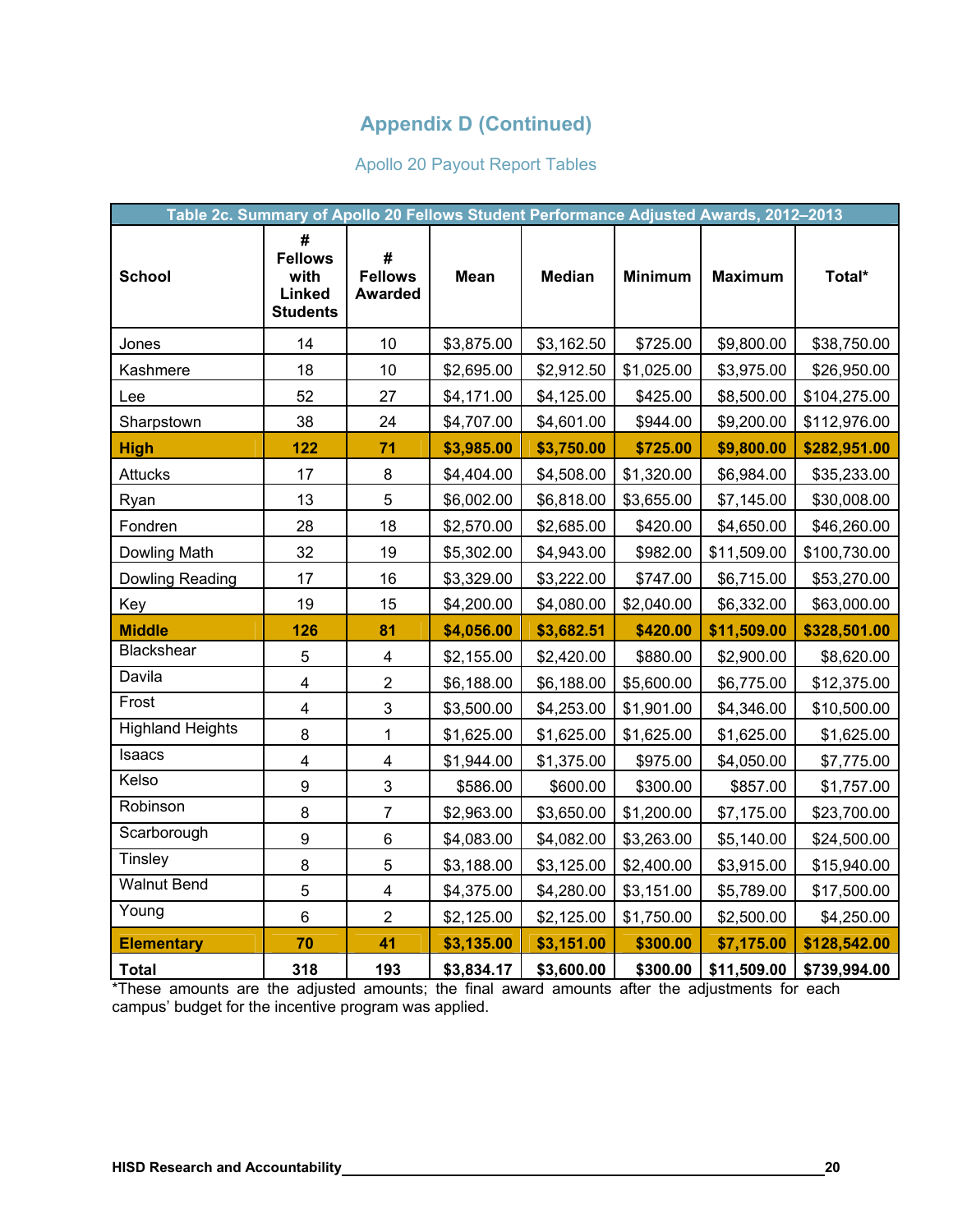# Apollo 20 Payout Report Tables

|                         | Table 2d. Summary of Apollo 20 Fellows Student Performance Adjusted Awards, 2011-2012 |                                       |                          |                |                          |                          |                          |
|-------------------------|---------------------------------------------------------------------------------------|---------------------------------------|--------------------------|----------------|--------------------------|--------------------------|--------------------------|
| <b>School</b>           | # Fellows<br>with<br>Linked<br><b>Students</b>                                        | #<br><b>Fellows</b><br><b>Awarded</b> | <b>Mean</b>              | <b>Median</b>  | <b>Minimum</b>           | <b>Maximum</b>           | Total*                   |
| Jones                   | 15                                                                                    | 11                                    | \$4,773.00               | \$4,264.00     | \$1,874.00               | \$8,973.00               | \$52,500.00              |
| Kashmere                | 14                                                                                    | 10                                    | \$5,205.00               | \$4,000.00     | \$2,475.00               | \$10,950.00              | \$52,050.00              |
| Lee                     | 35                                                                                    | 22                                    | \$4,278.00               | \$3,938.00     | \$700.00                 | \$9,500.00               | \$94,120.00              |
| Sharpstown              | 35                                                                                    | 25                                    | \$4,900.00               | \$4,464.00     | \$868.00                 | \$9,857.00               | \$122,500.00             |
| <b>High</b>             | 99                                                                                    | 68                                    | \$4,723.00               | \$4,177.00     | \$700.00                 | \$10,950.00              | \$321,170.00             |
| Attucks                 | 12                                                                                    | 11                                    | \$3,905.00               | \$3,660.00     | \$1,470.00               | \$6,300.00               | \$42,960.00              |
| Ryan                    | 8                                                                                     | 3                                     | \$3,232.00               | \$3,245.00     | \$3,025.00               | \$3,425.00               | \$9,695.00               |
| Fondren                 | 17                                                                                    | 15                                    | \$4,274.00               | \$3,840.00     | \$1,320.00               | \$7,860.00               | \$64,112.00              |
| Dowling Math            | 18                                                                                    | 16                                    | \$4,182.00               | \$3,974.00     | \$2,885.00               | \$7,331.00               | \$66,910.00              |
| Dowling Reading         | 15                                                                                    | 13                                    | \$3,738.00               | \$3,636.00     | \$1,708.00               | \$6,614.00               | \$48,590.00              |
| Key                     | 13                                                                                    | 9                                     | \$5,056.00               | \$5,535.00     | \$3,156.00               | \$7,157.00               | \$45,500.00              |
| <b>Middle</b>           | 83                                                                                    | 67                                    | \$4,146.00               | \$3,750.00     | \$1,320.00               | \$7,860.00               | \$277,767.00             |
| Blackshear              | 3                                                                                     | $\overline{2}$                        | \$3,675.00               | \$3,675.00     | \$3,575.00               | \$3,775.00               | \$7,350.00               |
| Davila                  | $\overline{\mathbf{4}}$                                                               | $\mathbf{1}$                          | \$3,618.00               | \$3,618.00     | \$3,618.00               | \$3,618.00               | \$3,618.00               |
| Frost                   | 3                                                                                     | 3                                     | \$3,500.00               | \$3,419.00     | \$2,669.00               | \$4,412.00               | \$10,500.00              |
| <b>Highland Heights</b> | $\overline{7}$                                                                        | 5                                     | \$2,880.00               | \$2,675.00     | \$1,350.00               | \$4,450.00               | \$14,400.00              |
| Isaacs                  | $\overline{\mathbf{4}}$                                                               | $\overline{2}$                        | \$3,350.00               | \$3,350.00     | \$3,250.00               | \$3,450.00               | \$6,700.00               |
| Kelso                   | 4                                                                                     | 3                                     | \$4,667.00               | \$4,274.00     | \$3,876.00               | \$5,850.00               | \$14,000.00              |
| Robinson                | 8                                                                                     | 6                                     | \$4,371.00               | \$4,150.00     | \$2,275.00               | \$7,000.00               | \$26,225.00              |
| Scarborough             | $\overline{7}$                                                                        | $6\phantom{1}$                        | \$4,083.00               | \$3,725.00     | \$2,302.00               | \$6,981.00               | \$24,500.00              |
| <b>Tinsley</b>          | $\overline{7}$                                                                        | $\overline{\mathbf{4}}$               | \$6,125.00               | \$6,100.00     | \$5,191.00               | \$7,110.00               | \$24,500.00              |
| <b>Walnut Bend</b>      | 5                                                                                     | 5                                     | \$3,500.00               | \$3,202.00     | \$3,020.00               | \$4,529.00               | \$17,500.00              |
| Young                   | $\overline{4}$                                                                        | $\mathbf 0$                           | $\overline{\phantom{a}}$ | $\overline{a}$ | $\overline{\phantom{0}}$ | $\overline{\phantom{a}}$ | $\overline{\phantom{a}}$ |
| <b>Elementary</b>       | 56                                                                                    | 37                                    | \$4,059.00               | \$3,778.00     | \$1,350.00               | \$7,110.00               | \$149,293.00             |
| <b>Total</b>            | 238                                                                                   | 172                                   | \$4,535.00               | \$3,875.00     | \$700.00                 | \$10,950.00              | \$748,230.00             |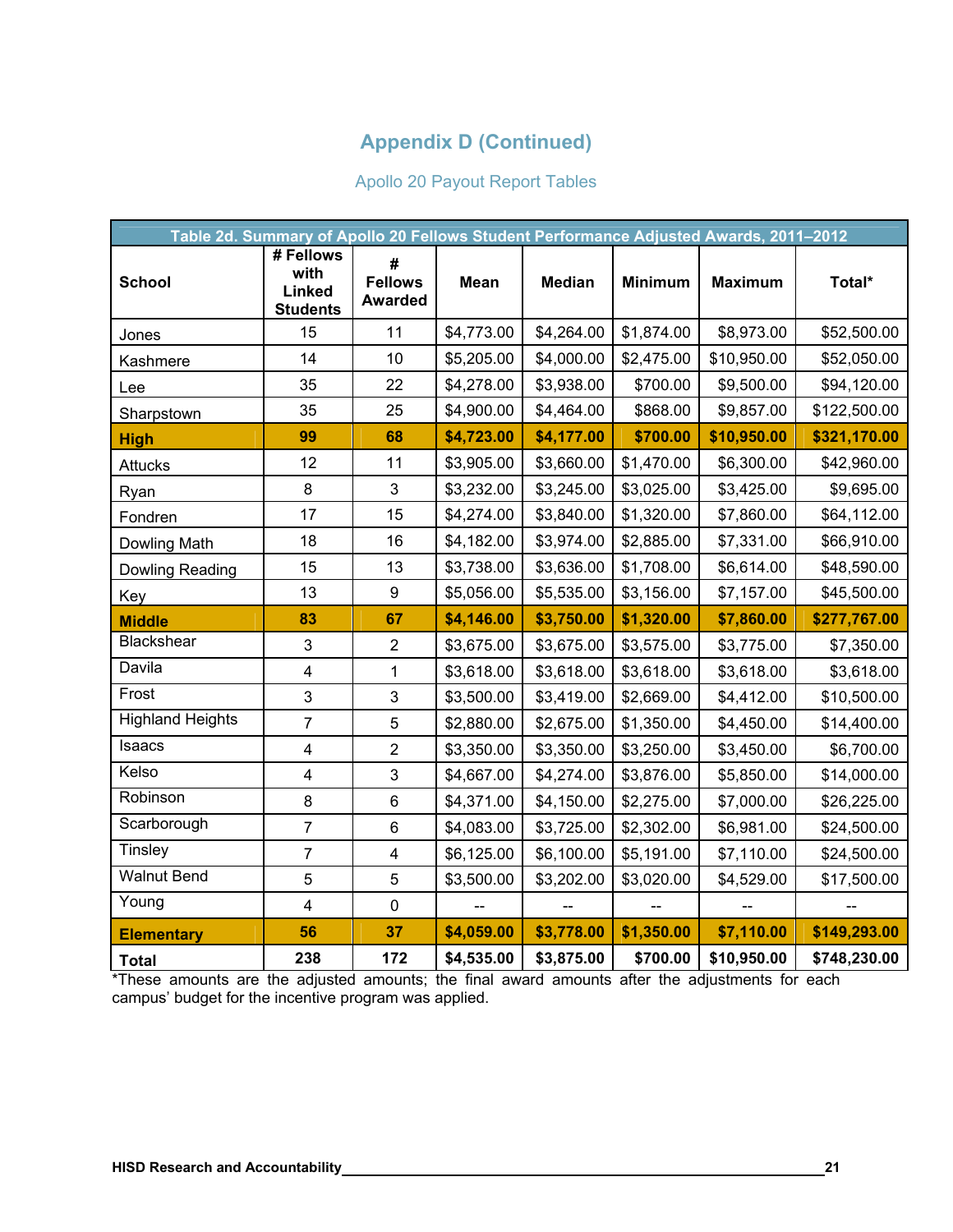# Apollo 20 Payout Report Tables

|                | Table 2e. Summary of Apollo 20 Fellows Student Performance Adjusted Awards, 2010-2011 |                                       |             |               |                |                |              |  |
|----------------|---------------------------------------------------------------------------------------|---------------------------------------|-------------|---------------|----------------|----------------|--------------|--|
| <b>School</b>  | #<br><b>Fellows</b><br>with<br>Linked<br><b>Students</b>                              | #<br><b>Fellows</b><br><b>Awarded</b> | <b>Mean</b> | <b>Median</b> | <b>Minimum</b> | <b>Maximum</b> | Total*       |  |
| Jones          | 15                                                                                    | 14                                    | \$1,895.00  | \$1,638.00    | \$700.00       | \$3,925.00     | \$26,525.00  |  |
| Kashmere       | 13                                                                                    | 13                                    | \$3,763.00  | \$3,525.00    | \$2,275.00     | \$7,075.00     | \$48,925.00  |  |
| Lee            | 49                                                                                    | 31                                    | \$3,140.00  | \$3,150.00    | \$700.00       | \$7,100.00     | \$97,350.00  |  |
| Sharpstown     | 31                                                                                    | 25                                    | \$4,534.00  | \$4,715.00    | \$1,308.00     | \$7,826.00     | \$113,339.00 |  |
| <b>High</b>    | 108                                                                                   | 83                                    | \$3,333.00  | \$3,337.50    | \$700.00       | \$7,826.00     | \$286,139.00 |  |
| <b>Attucks</b> | 16                                                                                    | 12                                    | \$3,348.00  | \$3,585.00    | \$1,710.00     | \$4,800.00     | \$40,170.00  |  |
| Ryan           | 9                                                                                     | 6                                     | \$3,950.00  | \$4,635.00    | \$1,140.00     | \$6,390.00     | \$23,700.00  |  |
| Fondren        | 22                                                                                    | 22                                    | \$3,376.00  | \$3,105.00    | \$810.00       | \$6,870.00     | \$74,280.00  |  |
| Dowling        | 43                                                                                    | 37                                    | \$4,183.00  | \$4,200.00    | \$412.00       | \$8,016.00     | \$154,783.00 |  |
| Key            | 19                                                                                    | 18                                    | \$2,660.00  | \$2,235.00    | \$900.00       | \$5,550.00     | \$47,880.00  |  |
| <b>Middle</b>  | 109                                                                                   | 95                                    | \$3,503.40  | \$3,585.00    | \$412.00       | \$8,016.00     | \$340,813.00 |  |
| <b>Total</b>   | 217                                                                                   | 178                                   | \$3,427.67  | \$3,525.00    | \$412.00       | \$8,016.00     | \$626,952.00 |  |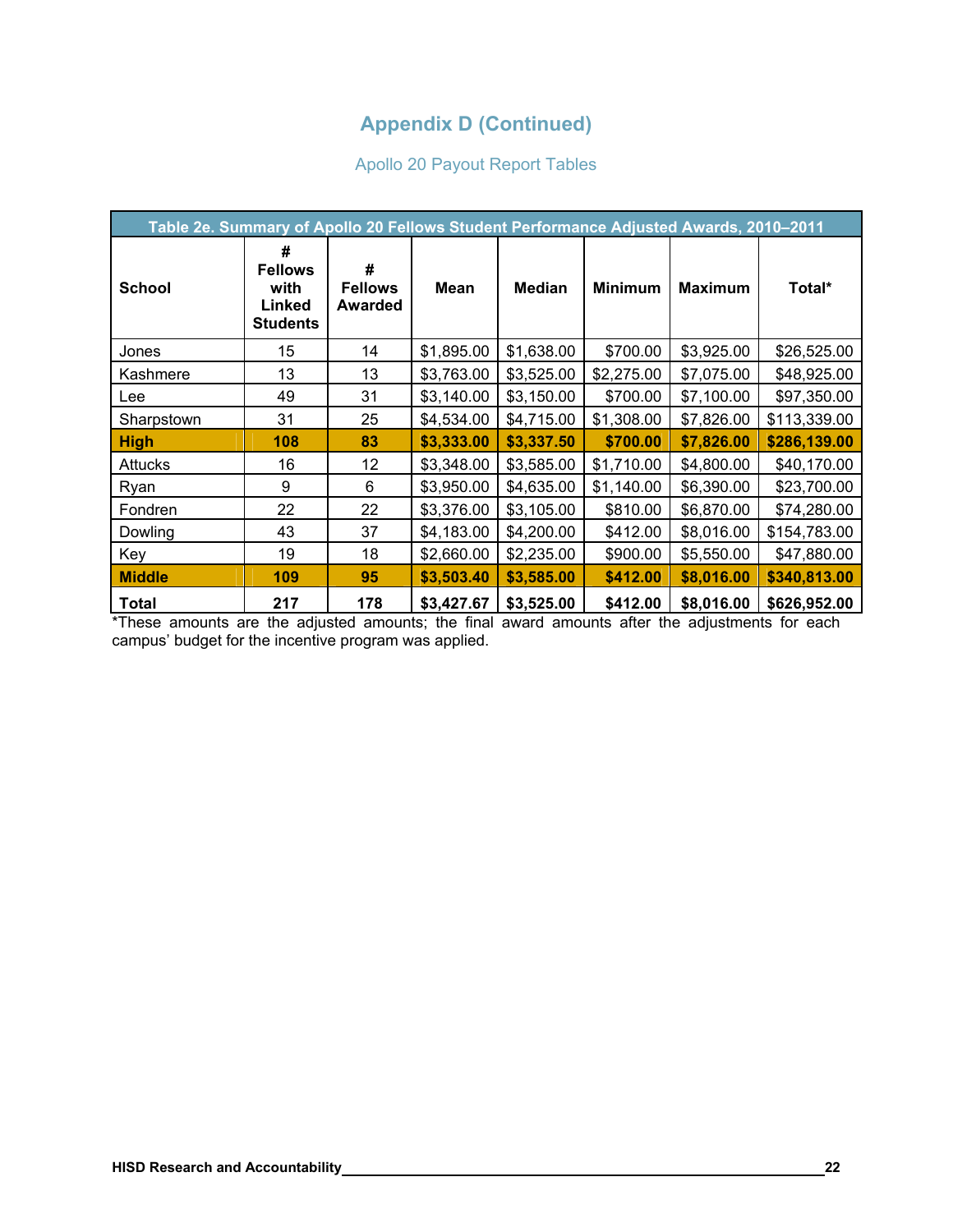### Apollo 20 Payout Report Tables

|                     |                                     | Table 4b. Apollo 20 Principal Incentives by Strand, 2013-2014 |                                                  |                        |
|---------------------|-------------------------------------|---------------------------------------------------------------|--------------------------------------------------|------------------------|
| <b>School</b>       | <b>Student</b><br><b>Attendance</b> | <b>Student</b><br><b>Achievement</b>                          | <b>Student Grade</b><br><b>Level Performance</b> | <b>Total</b>           |
| Furr                | \$10,000.00                         | \$0.00                                                        | \$3,961.04                                       | \$13,961.04            |
| Jones               | \$0.00                              | \$0.00                                                        | \$5,059.20                                       | \$5,059.20             |
| Kashmere            | \$588.24                            | \$0.00                                                        | \$1,222.53                                       | \$1,810.77             |
| Lee                 | \$10,000.00                         | \$0.00                                                        | \$526.32                                         | \$10,526.32            |
| North Forest        | \$0.00                              | \$10,000.00                                                   | \$0.00                                           | \$10,000.00            |
| Sharpstown*         | \$0.00                              | \$0.00                                                        | \$0.00                                           | \$0.00                 |
| Waltrip             | \$7,058.82                          | \$8,000.00                                                    | \$2,277.78                                       | \$17,336.60            |
| Wheatley*           | \$0.00                              | \$0.00                                                        | \$0.00                                           | \$0.00                 |
| Worthing            | \$0.00                              | \$4,148.15                                                    | \$0.00                                           | \$4,148.15             |
| <b>High</b>         | \$27,647.06                         | \$22,148.15                                                   | \$13,046.87                                      | \$62,842.08            |
| <b>Attucks</b>      | \$0.00                              | \$888.93                                                      | \$191.58                                         | \$1,080.51             |
| Cullen              | \$0.00                              | \$0.00                                                        | \$0.00                                           | \$0.00                 |
| Deady               | \$1,754.47                          | \$888.93                                                      | \$319.46                                         | \$2,962.86             |
| Dowling             | \$0.00                              | \$0.00                                                        | \$164.62                                         | \$164.62               |
| Fondren             | \$0.00                              | \$0.00                                                        | \$0.00                                           | \$0.00                 |
| <b>Forest Brook</b> | \$0.00                              | \$0.00                                                        | \$0.00                                           | \$0.00                 |
| Holland             | \$0.00                              | \$3,111.27                                                    | \$256.42                                         | $\overline{$3,367.69}$ |
| Key                 | \$0.00                              | \$0.00                                                        | \$40.16                                          | \$40.16                |
| <b>Middle</b>       | \$1,754.47                          | \$4,889.13                                                    | \$972.24                                         | \$7,615.84             |
| Blackshear          | \$0.00                              | \$0.00                                                        | \$342.71                                         | \$342.71               |
| Davila              | \$0.00                              | \$888.80                                                      | \$771.12                                         | \$1,659.92             |
| Frost               | \$0.00                              | \$0.00                                                        | \$211.62                                         | \$211.62               |
| Highland<br>Heights | \$0.00                              | \$0.00                                                        | \$0.00                                           | \$0.00                 |
| Isaacs              | \$1,499.85                          | \$1,999.80                                                    | \$197.35                                         | \$3,697.00             |
| Kelso               | \$0.00                              | \$2,222.00                                                    | \$889.22                                         | \$3,111.22             |
| Robinson            | \$0.00                              | \$1,555.40                                                    | \$239.21                                         | \$1,794.61             |
| Scarborough         | \$0.00                              | \$0.00                                                        | \$38.76                                          | \$38.76                |
| Tinsley             | \$0.00                              | \$0.00                                                        | \$34.72                                          | \$34.72                |
| <b>Walnut Bend</b>  | \$0.00                              | \$666.60                                                      | \$151.50                                         | \$818.10               |
| Young               | \$640.96                            | \$3,333.00                                                    | \$793.30                                         | \$4,767.26             |
| <b>Elementary</b>   | \$2,140.81                          | \$10,665.60                                                   | \$3,669.51                                       | \$16,475.92            |
| <b>Total</b>        | \$31,542.34                         | \$37,702.88                                                   | \$17,688.62                                      | \$86,933.84            |

\*Principals in these campuses did not meet eligibility criteria and did not receive any Apollo 20 Principal Incentive.

\*\*Maximum payout is \$30,000 for high school principals, \$20,000 for middle school principals, and \$10,000 for elementary school principals.